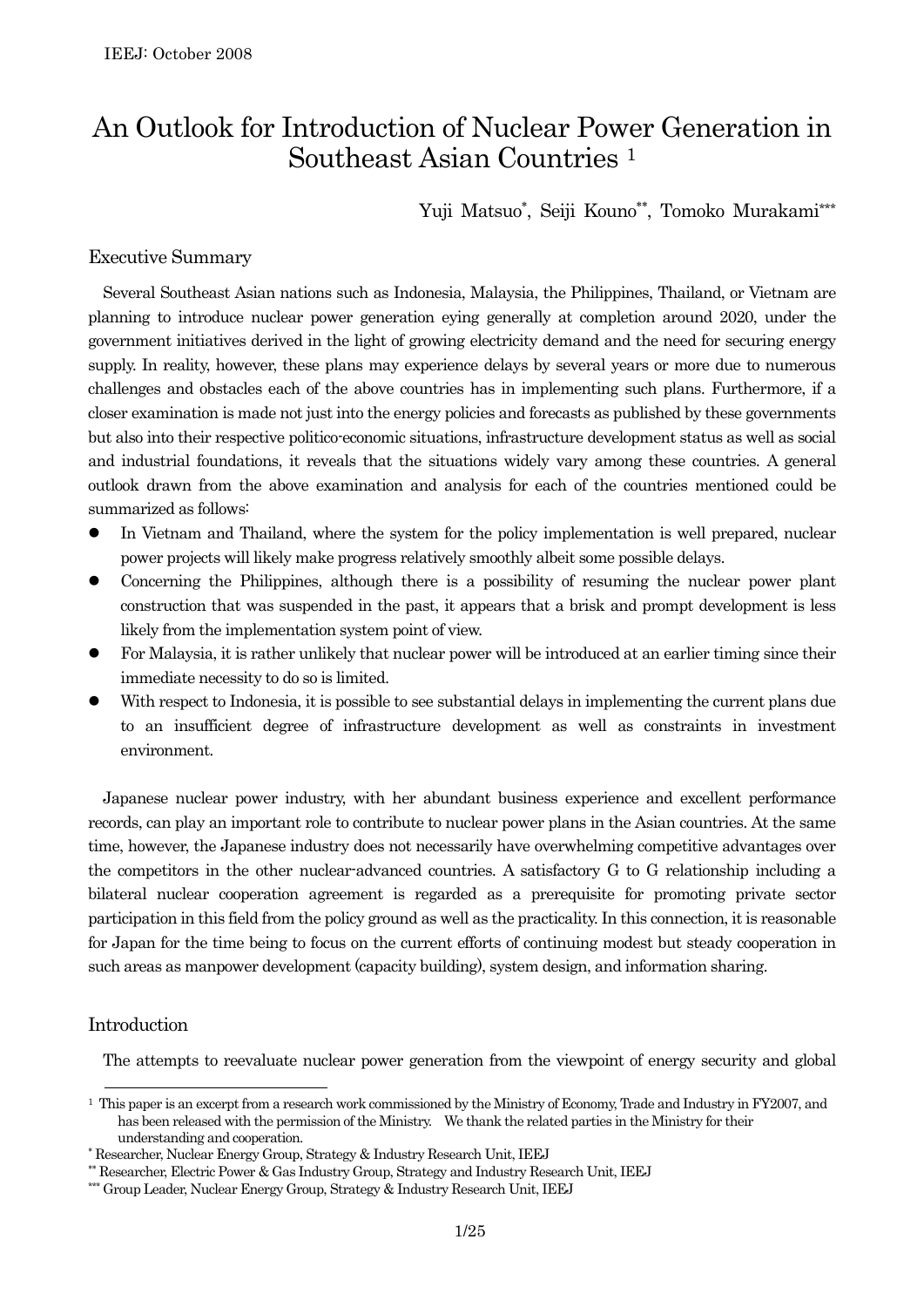warming prevention are intensifying throughout the world and, along with such a trend, the market for the nuclear power generation business is also about to enter a period of rapid expansion. Particularly in recent years, a noticeable trend observed in countries where fossil fuels such as coal or natural gas have been the main electricity source is the move to introduce nuclear power generation as a key source of electricity for the future, in order to preserve fossil fuels as a strategic export resource or diversifying domestic power sources to disperse the risk of resource cost inflation. However, any country considering newly introducing nuclear power generation will have to deal with uncertainty factors such as the change in their energy policy, the future of the framework for the nuclear nonproliferation, or the status of other energy development and so on. In addition, a number of other constraints related to human resources, technological capability, funding, fuel procurement, development of safety and security regulations as well as the site selection issues come into play. All these factors make it difficult to accurately predict viability of projects for newly introducing nuclear power plants in the respective countries.

The first commercial nuclear power plant in the world was built in the United Kingdom in the 1950's. Following the UK, nuclear-capable nations such as the United States, Soviet Union (now Russia) and France constructed and commissioned commercial nuclear power plants in succession over the 1960's. From then and over the 1980's, these countries transferred the technologies to Western countries such as Germany, Spain, Belgium, Sweden or Switzerland as well as Asian nations including Japan, Korea and Taiwan, helping them construct and put numerous commercial nuclear power plants into operations. Although new construction of commercial nuclear power plants took place mainly in North America and Europe up to the 1980's, in the 1990's and thereafter, the number of new constructions grew remarkably in the East Asian countries such as Japan, Korea or China, while Europe saw a sluggish growth in new constructions.

For the future, reflecting the high growth rates in energy and power consumption, a considerable number of new plant constructions are projected for the Asian region - particularly in China and India. Meanwhile, in several Southeast Asian countries who presently do not own a nuclear power plant, moves toward the introduction of nuclear power generation are taking shape in hopes to reduce the dependency on fossil fuels as well as to cope with rapidly increasing demand for electric power.

This paper attempts to provide an analysis on five Southeast Asian countries among those endeavoring to introduce nuclear power generation for the first time in their respective history, chiefly because they have the following features in common: (1) Significant increases in energy demand are expected; (2) Growing expectation exists for nuclear power from viewpoints of energy security considerations, etc; (3) Specific projects are currently under consideration for the introduction of nuclear power plants; (4) Close relationships exist with Japan in the economy and energy fields; and (5) They are situated in a strategically important region for Japan's energy cooperation efforts.

Our analyses focus on the viability of their new nuclear power projects including also the trends in energy policies and moves toward development of other energies pursued in the respective countries. At the same time, it also addresses the challenges to be solved before any nuclear power plant project can succeed and describes the possibility for the Japanese nuclear industry to make contributions concerning the introduction of nuclear technology into these countries.

# 1. Indonesia

# 1-1 Factors driving nuclear power development

Indonesia has a population of about 222 million (as of 2006) and a GDP growth rate of 5.5% (net growth for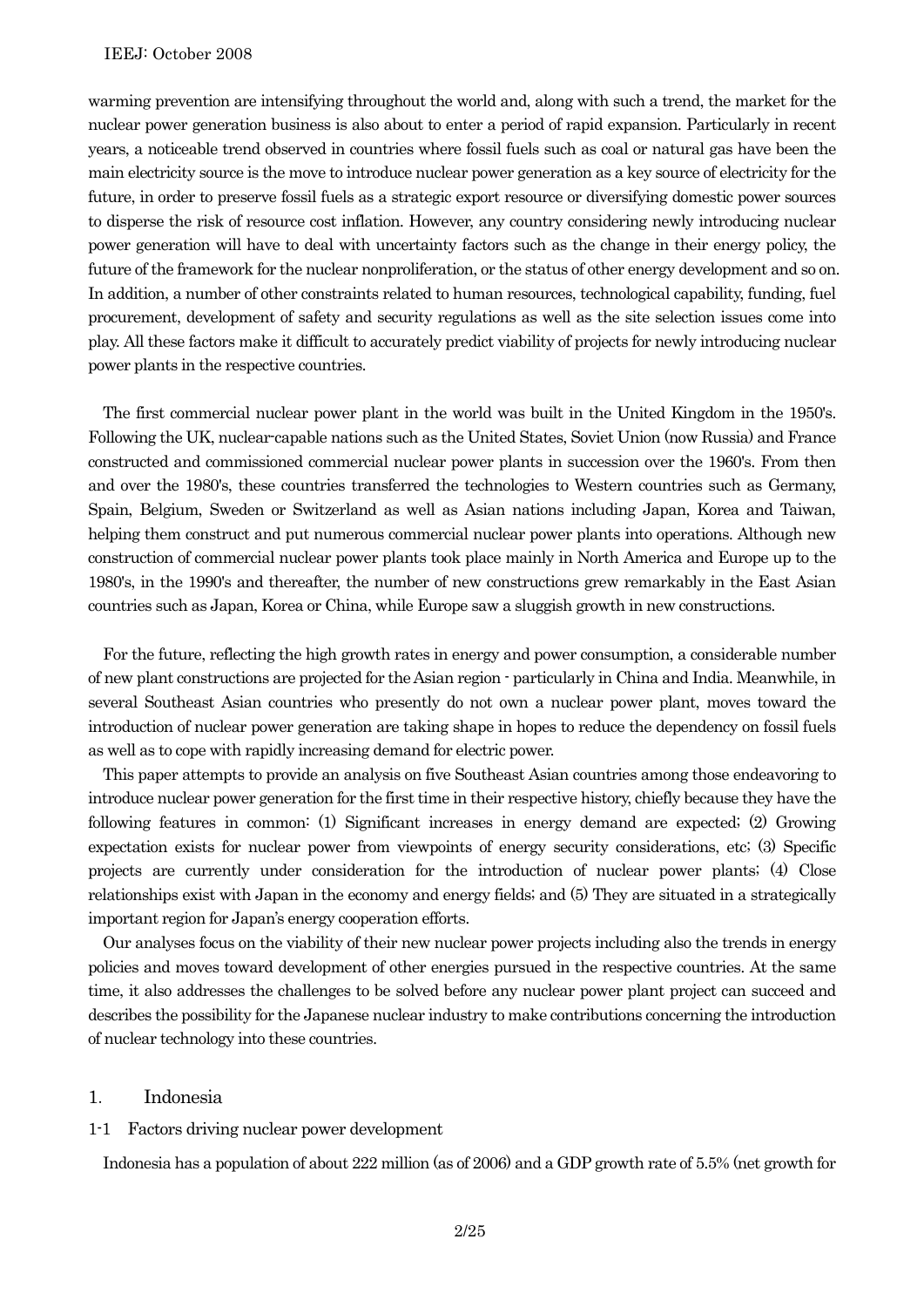$2006$ <sup>2</sup>, and is the largest consumer of primary energy among the Southeast Asian region. Power consumption is also growing rapidly in pace with the economic growth. Accordingly, it is forecasted that both the population and GDP of Indonesia will continue to grow at a brisk rate, which will bring about a growth of primary energy supply at 3.9% annually and that of power generation at 5.8% through 20303.

Indonesia is endowed with abundant natural resources such as oil, gas and coal, coming in second for oil production and in first for LNG production in Asia. In recent years, however, outputs of oil and gas have sharply dropped due to aging of oil and gas fields. In particular, the decline in crude oil production combined with the increasing domestic demands turned Indonesia into a net oil importer in 2004. Although the Indonesian government is tackling the challenges to improve the investment environment through revisions to the production sharing system and duty exemptions on imported equipment and materials used for upstream development, major improvements have not been forthcoming. Under these circumstances, it is Indonesia's major challenge in her energy policy for the future to encourage investments in exploration and development of mineral resources. Lack of available electricity caused by shortages in gas and coal supply for power generation has already been noticeable. To aggravate the situation, the infrastructure has been underdeveloped as seen in the inadequacy of ships and dock facilities required for coal transportation as well as power generation and transmission facilities. As a result, even the capital city of Jakarta now experiences frequent power outages.

Indonesia's major power sources are coal and oil. The total electricity generated in fiscal 2005 was 128.6 TWh. By sources for power generation, coal supplied 41% of the total, whereas oil did 32%, natural gas 14%, hydropower 8%, and geothermal 5%. For the future, the total power output is expected to grow to 326 TWh by 2020 or about 2.5 times that of 2005, and to 519 TWh by 2030 or four times that of 2005. Among those power sources to grow, the most promising is natural gas. Power generated from natural gas is expected to grow from 18 TWh in 2005 to 120 TWh by 2020, and to 234 TWh by 2030, to become the major source of power replacing oil-fired thermal power that is expected to lose its share of the supply sources down to 8%.

Faced with the challenge of securing natural gas supplies that can support the increasing demand for gas as a source of power generation, the Indonesian government has established a policy to aggressively develop new gas fields capitalizing on support from foreign enterprises, combined with a policy to regulate gas exports from the country. Given that, it is most likely that the government intends to preferentially allot the









(Source) Asia/World Energy Outlook 2007, IEEJ

 <sup>2</sup> World Economy Outlook Database, April 2008, by IMF, all demographic as well as GDP data hereafter to be quoted from the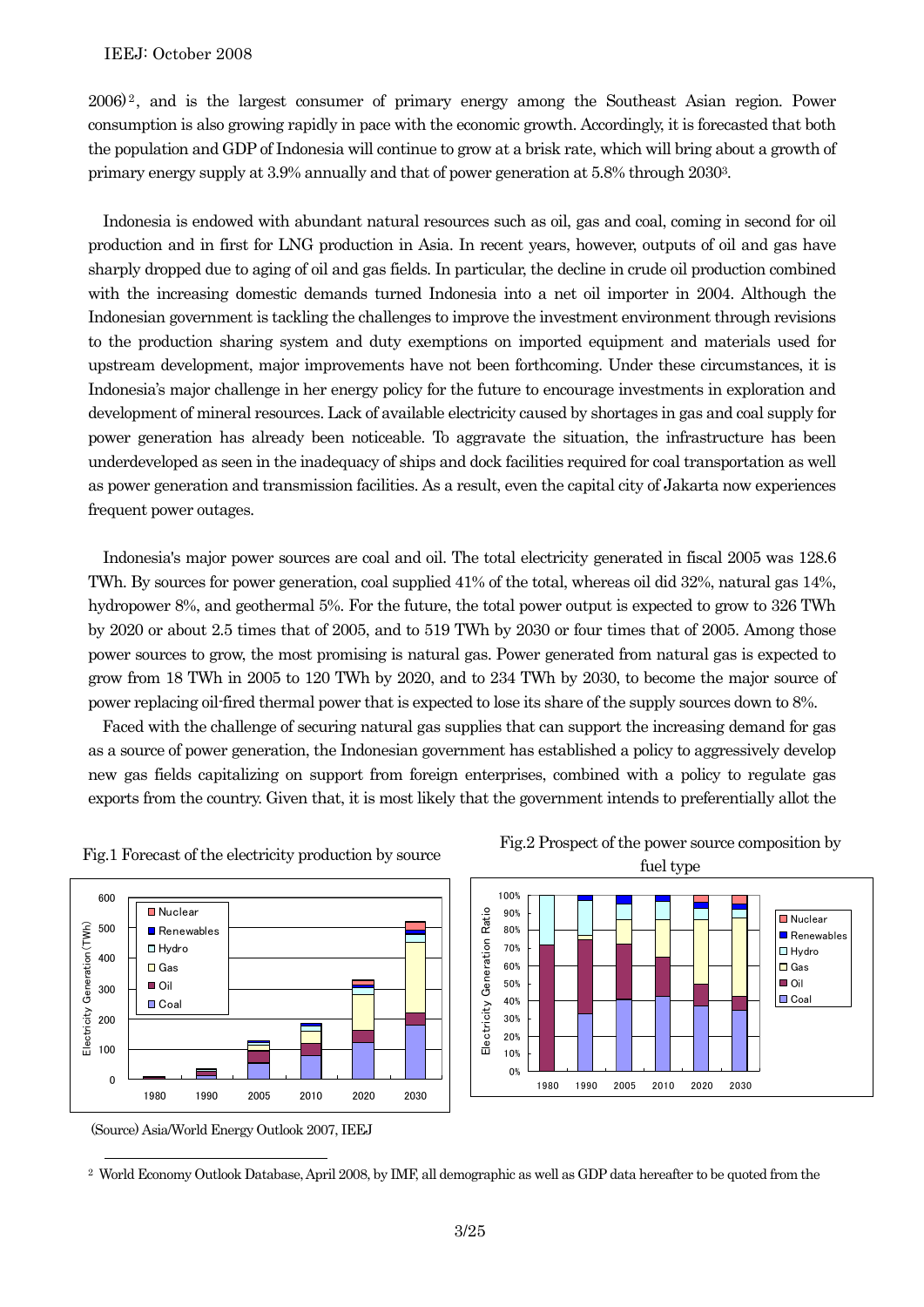additional availability of locally produced gas to domestic consumption and in particular to satisfy the gas demand for power generation. It should be noted here, however, that the development projects, including the Tangguh project under way since 2005 and other new gas fields such as the Block A project in the northern Sumatra and the Sapi project in the offshore East Kalimantan are several years behind plans. This situation leads to a prediction that the production increases may not materialize as planned, pointing to a substantial uncertainty for the gas production in coping with the sharp increases in electricity demand.

As described above, factors such as the tight power supply-demand situation and substantial uncertainty in Indonesia in the development of other energy sources (gas, in particular) seem to provide a reasonable ground for nuclear power generation to be recognized as a component of the nation's future power source mix.

Fig. 1 forecasts the electricity production by source, and Fig. 2 provides a prospect for the power source composition by fuel type on the basis of power generation.

#### 1-2 Overview of nuclear power projects, system and environment for implementation

 In Indonesia, debates have been continually held as to whether nuclear energy should be employed or not as part of the measures to cope with sharp increases in power demand, and also as an alternative energy source for reducing high dependency on fossil fuels. The state energy policy announced in 2004 made it clear that the government recognized nuclear power as one element of the energy mix. Based on this policy, "Power Demand Forecast up to 2025 and Power Source Development Guidelines" was announced in April 2005, wherein the government estimated that the required nuclear power generation capacity would be at 12 GW in 2025. Following up on the foregoing, the government announced its intent to resume the project for constructing a 600 MW-class nuclear power plant in the Muria Peninsula by 2016. Since February 2004, the government has been conducting a commercial feasibility study jointly with Korea Hydro and Nuclear Power (KHNP), a subsidiary of Korea-based KEPCO. According to the roadmap for introducing nuclear

power generation which was developed by the Indonesian National Nuclear Energy Agency (BATAN) in 2007, the first plant with a capacity of 1,000 MW is to be brought on line by 2017, followed by four other plants to start operations around 2020. To that end, the government plans to float an international tender inviting nuclear reactor manufacturers, followed by official site selection and approval, and then by a preliminary safety examination before granting of



construction permits in 2012 for the commencement of work, among other steps. Fig. 3 shows a roadmap for introducing nuclear power generation in Indonesia.

In 2007, the Indonesian government organized an administrative system geared to implementing and promoting the policy toward introduction of nuclear power generation referred to as a "National Team", which was comprised of representatives from the Ministries of Finance, Energy & Mineral Resources,

 $\overline{a}$ 

same source. 3 Asia/World Energy Outlook 2007, October 2007, by IEEJ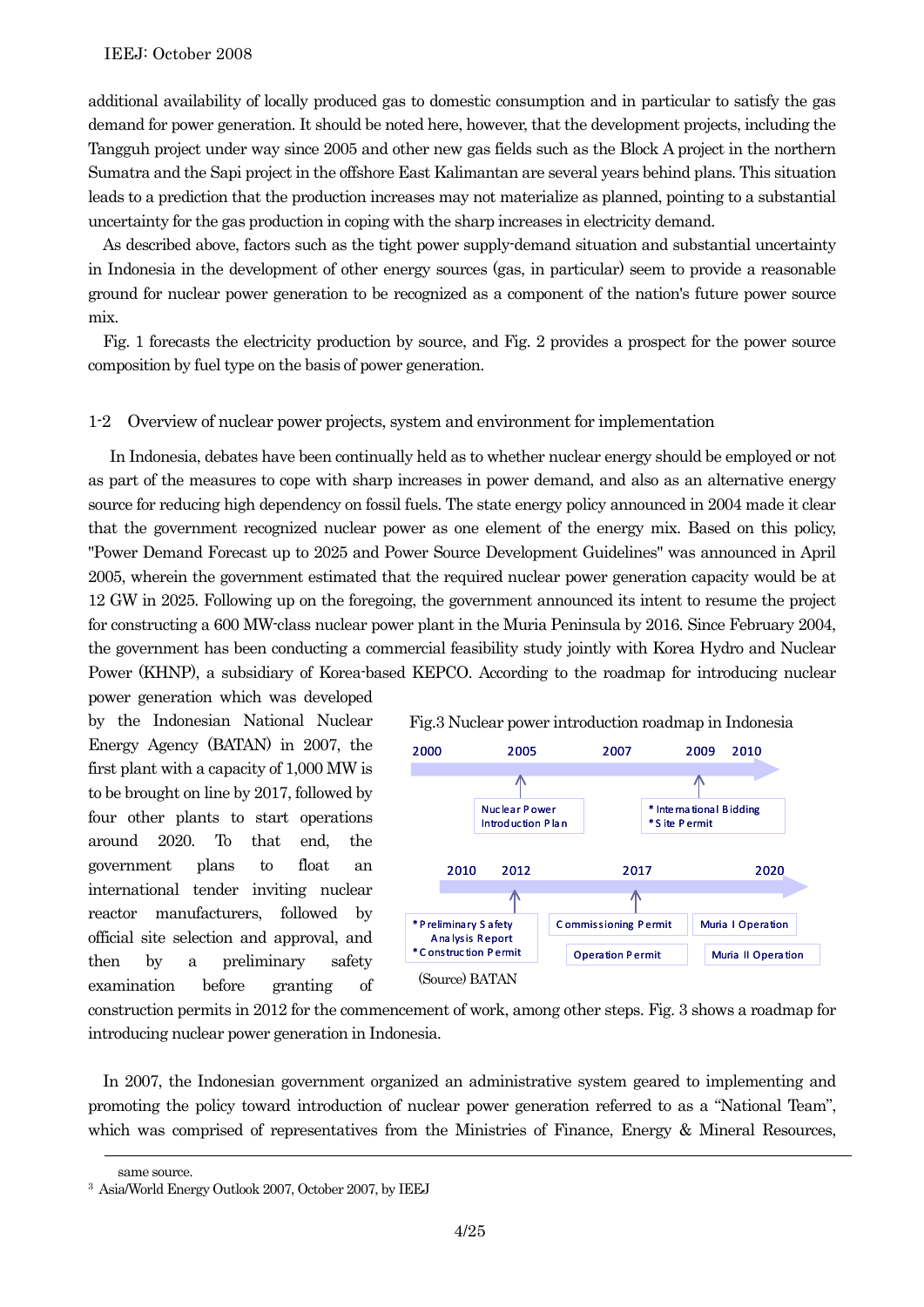Industry and Trade, the Environment Agency of the State Ministry, BATAN and other authorities concerned. The team has already started discussions on the roadmap mentioned above, studies on suitability of a number of candidate sites including the Muria Peninsula, funding plans, environmental assessments, etc. It should be noted, however, that the official launch of the team is unlikely to happen before the presidential election scheduled for October 2009. Additionally, in preparation for the introduction of nuclear power generation, the central Indonesian government, the Nuclear Regulatory Agency (BAPETEN) are receiving technical cooperation and assistance from the IAEA and various other countries individually. They have adopted a comprehensive program offered by the IAEA and received personnel skilled with power plant operations or operating know-how from the KHNP of Korea, as well as Russia, France, Japan, and Australia among others. Requirements for the reactor type to be adopted include proof that the technology has been established with a performance record of at least three years in service after the commissioning. While the most promising candidate for the moment is the pressurized water reactor (PWR) type as it is employed in by far the largest number of projects around the world. However, the selection will not be limited to this type depending on the technological innovation made in the future.

With respect to the investment environment in Indonesia, despite the fact that the current situation is stable compared to that in the 1990's, the government remains to be under a difficult financial condition and the investment climate is not particularly favorable for a new project requiring an extensive capital outlay. While it may be possible to induce capital investments from private enterprises including foreign interests if the retail electricity price is allowed to be set at market price, such measures alone would not be sufficient for hedging against the investment risks involved in a mega-project like a nuclear power station. Contributions from the government would therefore be required, but hard to come by under the current circumstances.

In the 2005 rating of political and country risks concerning oil and natural gas development investments as prepared by JOGMEC, Indonesia was ranked as a high-risk nation, placed at the eighth from the worst end among the  $124$  countries surveyed<sup>4</sup>. This appraisal seems to have stemmed from Indonesia's traditionally fragile socio-political foundation, the potentially negative impact of the recent spike in crude oil prices on Indonesia, now a net oil importer, and the continued shortage of electricity.

Another challenge in terms of investment environment is the underdeveloped infrastructure in the fields of transport and power transmission in Indonesia. The continued power shortage mainly in the Java and Bali districts is largely attributable not only to an insufficient availability of power generating facilities but also to a poor power transmission facility and inadequate development of infrastructure for coal transportation. This also adds to the high investment risk assessed at the present stage since a stable power supply essential for construction of a nuclear power plant is not guaranteed.

# 1-3 Challenges for nuclear power introduction

Based on the energy-related situations and prospects, the current state and the outlook of the nuclear power introduction plans and the investment environment in Indonesia as described in the foregoing, this section discusses challenges facing the introduction of nuclear power generation and possible approaches required for smooth implementation of the project.

As discussed in Section 1-1 above, the tight power supply situation in Indonesia is acute and the development of a reliable power source and arrangements for secure fuel supplies are urgently required. However, as there are numerous problems in most of the related areas which complicate the situation,

 <sup>4</sup> JOGMEC, November 20, 2006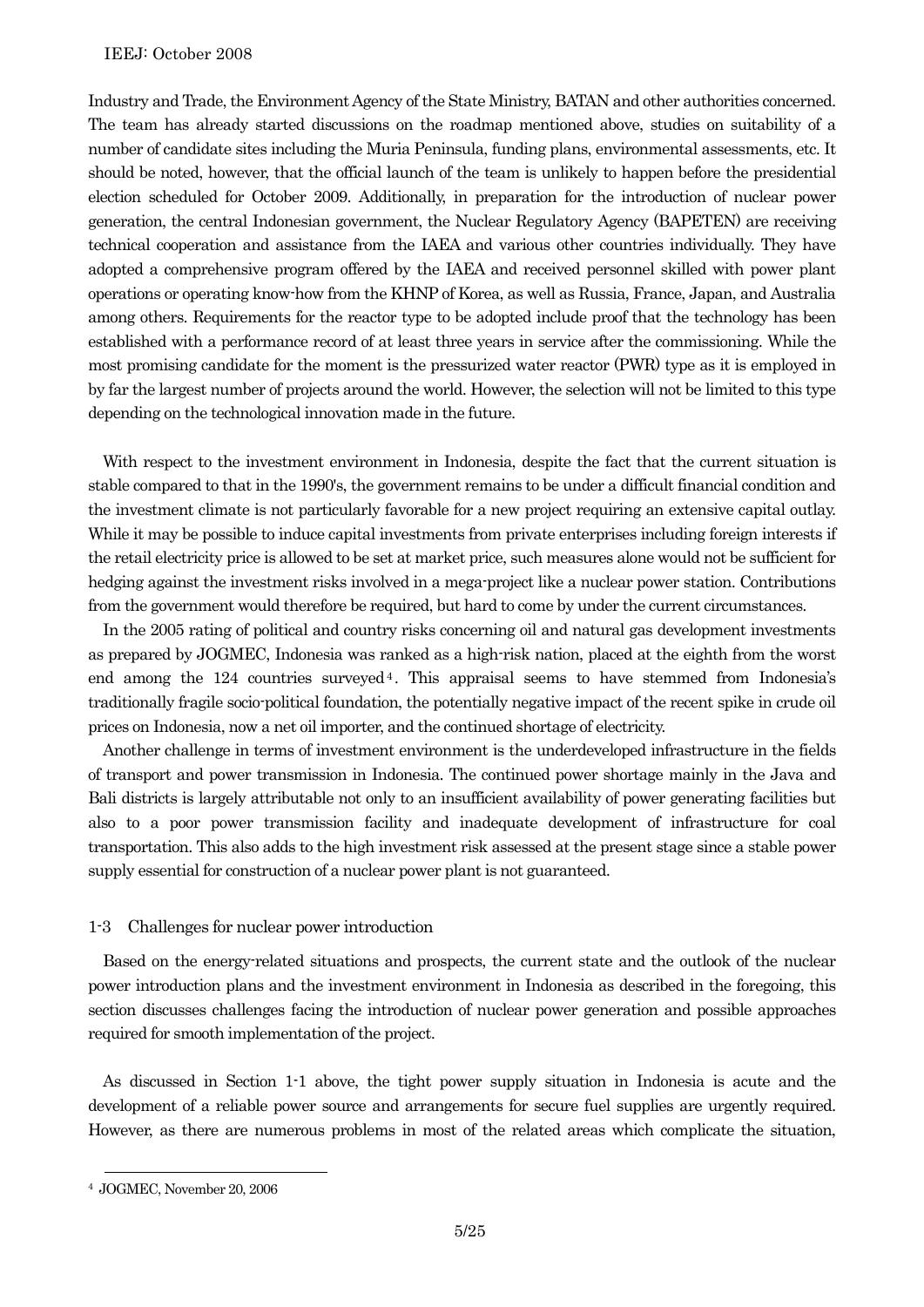including underdeveloped infrastructure such as power transmission lines or port facilities, politico-economic circumstances, or structure of the energy industry, it appears a considerable amount of time is required to solve these issues.

One particular barrier against investment into power generation infrastructure has been the regulatory system under which the government determines the retail prices of electricity. As the electricity market was partially liberalized in 2007, it is expected that retail and wholesale electric utility operators will be allowed to buy and sell electricity in the retail electricity market without the brokerage of PLN, the state power company, encouraging participation of foreign capitals in the power industry. On the other hand, in the domestic electric marketing segment, prices are under the regulatory system where the government determines the prices and PLN is the exclusive marketer. Besides, partly due to the underdeveloped infrastructure of today, costs for power generation are comparatively high against the selling prices, which are often below costs, making the investment environment far from favorable for overseas electric utility operators. In the case of PLN, the government compensates for losses due to the negative margin between the selling price and the cost, protecting the management of PLN at the moment. However, this also is functioning as a negative incentive in their effort for improving business efficiency. Additionally, the power transmission and distribution segment is dominated and virtually monopolized by PLN and its subsidiaries PJB I and PJB II, which also form negative incentives in drives toward higher business efficiency and enhanced financial foundations.

Concerning the system for implementing and promoting nuclear power introduction, there remains a problem to be solved where the responsibility for the project is not defined clearly enough. As described earlier, the National Team has been organized and working to prepare for the start-up of the first commercial nuclear power station in 2017. For this project, PLN is supposed to be the project owner responsible for construction and operation of the plant. In January 2006, PLN concluded an agreement with KEPCO, the Korean state power corporation, for assisting in the nuclear power station construction project in Indonesia. However, PLN has made its stance clear in that the party responsible for the introduction policy is the government and the Nuclear Power Agency, even though PLN will participate in the project as the owner of the nuclear power station. PLN has not yet announced the specific phase of the introduction initiative in which it will actively take part in the project. Meanwhile, the Department of Energy and Mineral Resources as the nuclear power policy maker on the part of the government has issued statements that can be interpreted as their attitude that the government will determine particulars such as the reactor type and the construction schedule according to responses from overseas firms invited to the international tender in 2009, revealing a lack of genuine commitment toward developing project plans on their own.

Furthermore, public movements against the introduction of nuclear power emerged around the time of the government's announcement of an intention to seek a site in the Muria Peninsula and have since become active mostly among environmental organizations and universities in Indonesia from concerns over environmental impacts, safety, radioactive wastes and nuclear proliferation, and other issues. The government has been publicizing the economic advantages and safety of nuclear power generation through media and other means. While such effort has gradually promoted understanding among the public according to the government, it is still likely that the protest movements will intensify along with the actual progress of the project.

For a smooth advancement of the process to introduce nuclear power generation, it may not be wise for the government to place a priority on a forthright confrontation with these opposing parties. Instead, the government should before anything else firmly establish and announce a basic policy focused on securing a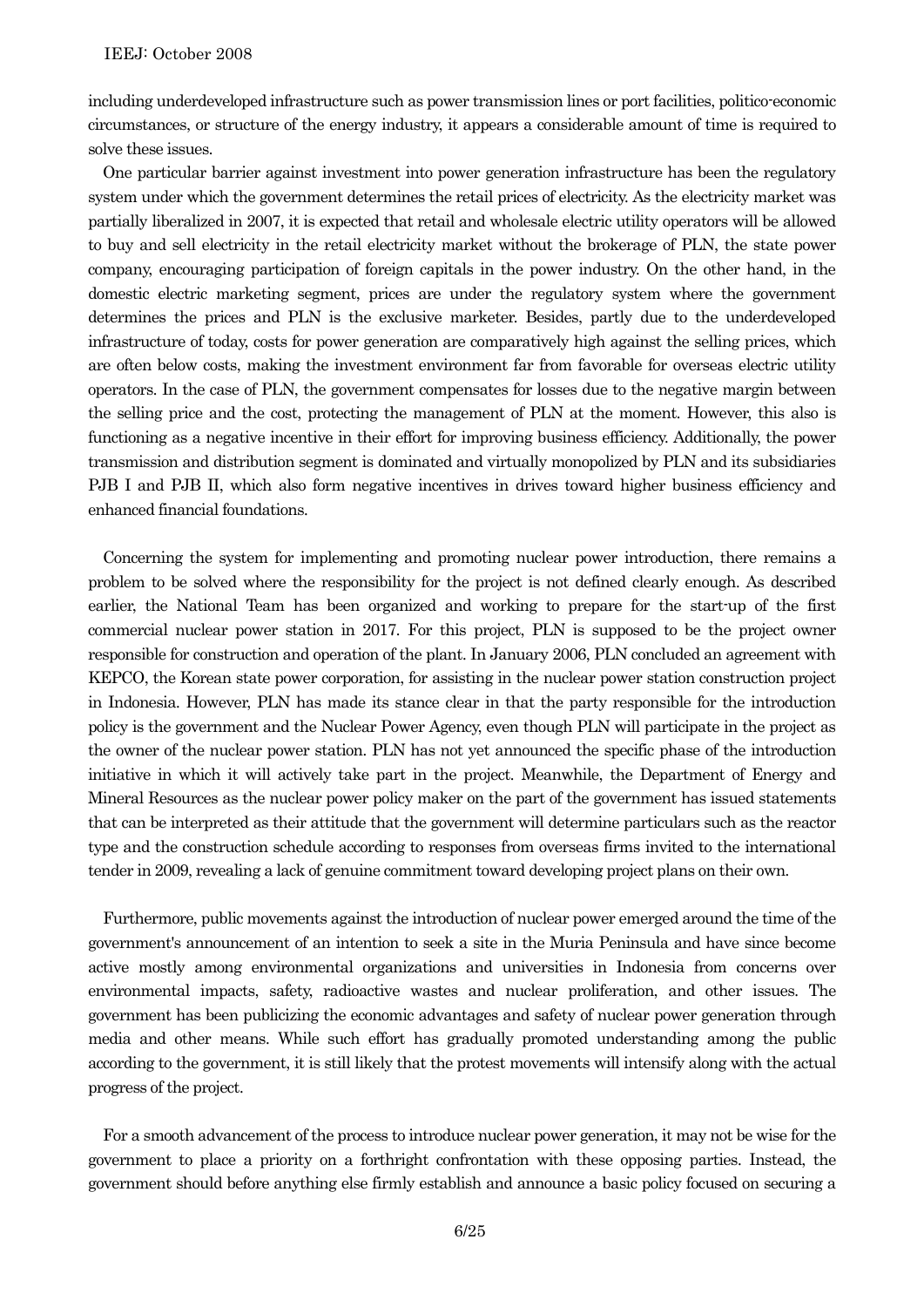stable energy supply, aiming at stabilizing social and economic conditions in general, while officially launching the National Team at an early opportunity to establish an accountable implementation system for the nuclear power policy. In conjunction with these priority efforts, initiatives are required to make the structure of power and energy industries more robust toward a more favorable investment environment, to facilitate higher business efficiency of electricity utilities and to promote the development of infrastructure including power transmission lines and so forth. As development of all these will take a considerable amount of time, this study must conclude that the realization of the officially announced target - the first nuclear power station to commence operations in 2017 - is unlikely in reality.

#### 2. Malaysia

#### 2-1 Factors driving nuclear power development

Malaysia has a population of about 26.4 million as of 2006 and a GDP growth rate of 5.9% (net growth for 2006). Among the five Southeast Asian countries surveyed in this study, Malaysia has the smallest population but its economic growth is as brisk as any other country and the primary energy supply per capita is the highest among the five. High rates of growth are expected for future energy as well as power consumption where primary energy consumption is expected to grow at an annual rate of 3.1% and power generation output at 5.8% until 2030.

Malaysia is endowed with rich energy resources. The size of its proven oil reserves comes in fourth in the Asia-Pacific region after China, India and Indonesia as of 2007. Its natural gas reserves are the third largest after Indonesia and Australia. The government has established a policy to place the highest priority on development of renewable energy directed toward diversification of the power sources for the future. In particular, large-scale development is under way for hydropower generation mainly in Sarawak. The government is also promoting the introduction of new energies derived from sources such as wind power, biomass, general wastes and solar energy but is not considering the introduction of nuclear power generation for the moment. Fig. 4 shows an outlook of the power generation shares by sources in Malaysia.

In 1980, Malaysia established a "National Depletion Policy" to ensure sustainable exploitation of natural resources within Malaysia while avoiding their premature depletion. Under this policy, gas supplies from Kerteh on the east coast of the Malay Peninsula is limited to 2,000 mmscfd (million standard cubic feet per day) at the maximum,





looking to maintain the operation of the gas field for another 70 years to come. The capacity of the natural gas refineries located in the peninsula is 2,300 mmscfd, which is a sum of the supply capacity from Kerteh and additional 300 mmscfd supplied from the Malaysia-Thailand Joint Development Area (JDA). The supply volume from this pool has already reached an average of 2,128 mmscfd as of 2007 resulting in a very tight supply-demand situation today. In order to cope with this increasing demand, natural gas is being imported from Indonesia and Vietnam in addition to the JDA, which has reached 497 mmscfd or about 23% of the total. Out of the gas supplies, 63% goes to the power generation sector, 31% to the industrial sector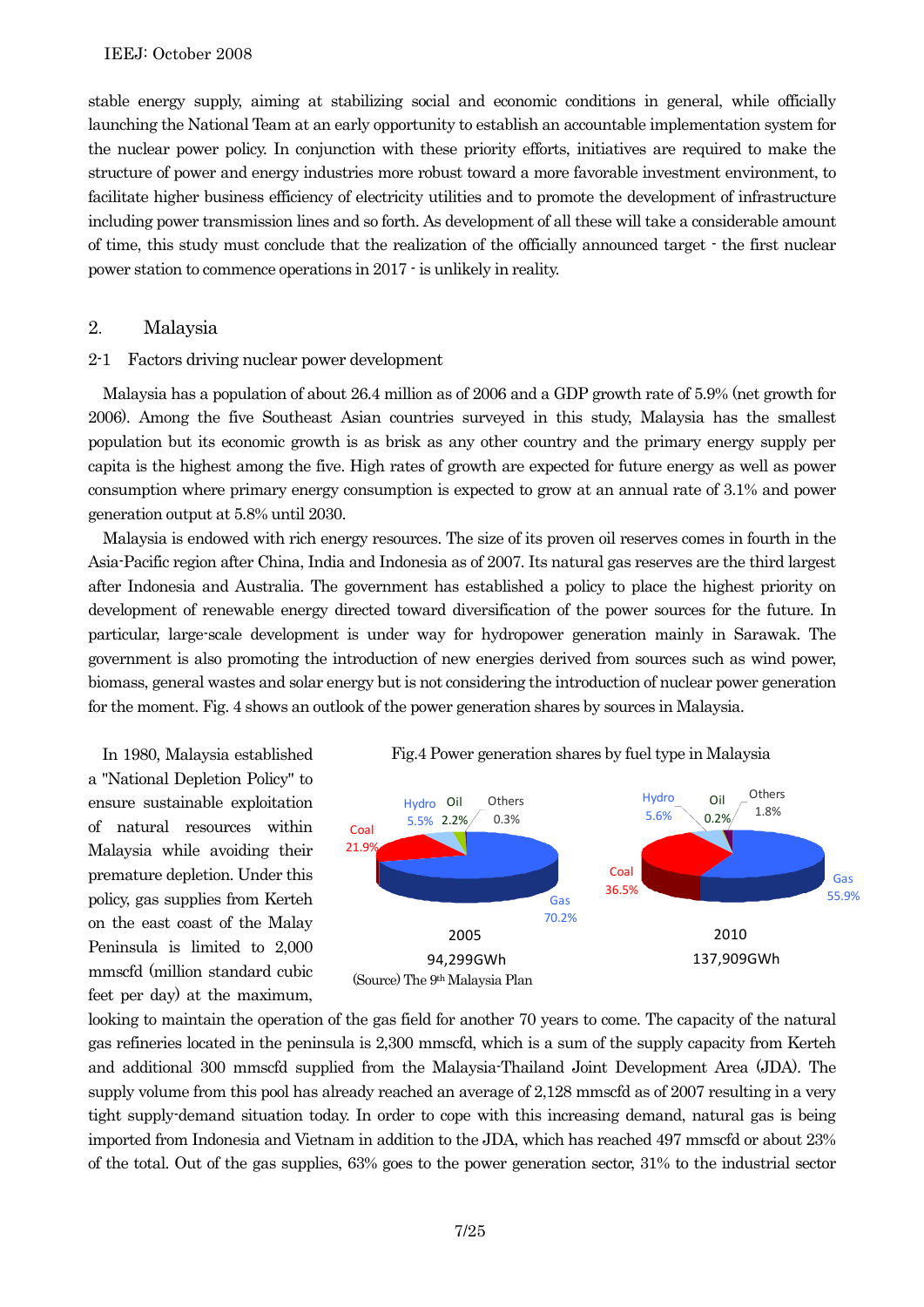other than power generation, and 6% for exports to Singapore. As oil prices are hovering at a high level, the demand for natural gas with a controlled low price has intensified. Under these circumstances, industrial gas demand such as from petrochemical plants, for example, increased to 665 mmscfd or by 20% from the previous year. Thus, there are calls for measures to improve efficiency in natural gas utilization and use of other fuels including coal.

The gas demand on the peninsular Malaysia is expected to grow at an annual rate of about 4.3% to reach 2,647 mmscfd in 2010, of which 1,653 mmscfd will be the demand from power generation, leading to a forecast that imports from JDA and Indonesia will grow even further.

The possible factors behind the increasing gas demand include not only the growing demand for electricity driven by economic development but also the government's policy to control energy prices within Malaysia at low levels. Since the state oil corporation Petronas has requested the government to review the gas utilities prices, it is likely that prices will be raised in the near future. While electricity tariffs are controlled under a governmental approval system, in the event that Petronas raises the price of natural gas for power generation, the government is likely to tolerate shifting of the portion equivalent to the cost increases to electricity charges. It is uncertain whether such a change in pricing policy will function as a restraint against demand increases or when and how much the government may allow the price shifting.

Given the above circumstances, with the high level of current reserve capacity and the on-going hydropower development efforts, the need for newly introducing nuclear power generation to Malaysia is not very high as far as short-term electricity demands are concerned. However, the tight gas supply-demand situation is already a reality, and while the Malaysian government is promoting a fuel shift to coal-fired power generation, the bulk of the coal used has to be imported from Indonesia or elsewhere, exposing the country's economy to a considerable impact from the recent coal price increases. Moreover, from the viewpoint of long-term energy supply and demand beyond 2020, a proposal for an early introduction of nuclear power could emerge depending on the progress achieved in the introduction of alternative energies.

#### 2-2 Overview of nuclear power projects, system and environment for implementation

As described above, blessed with rich natural resources, Malaysia has no plan at the moment to introduce nuclear power generation with the highest priority placed on development of renewable energy in the process of power source diversification for the future. However, fundamental research using research reactors designed principally for radiation application has been undertaken continuously since the foundation of the Malaysian Institute for Nuclear Technology Research in 1972. The research reactor TRIGA (1 MW) built by General Atomics (GA) of the U.S. was introduced in 1982, and has been accumulating solid operating records for more than 20 years to this day at the Malaysian Institute for Nuclear Technology Research (later renamed to Malaysian Nuclear Agency). This research reactor was built with cooperation of the IAEA, for the first time in any of the ASEAN member countries. The reactor has been developed, constructed and operated on the condition that the use of nuclear energy should be limited to peaceful objectives only. Also, an irradiation reactor SINAGAWA was introduced from Atomic Energy of Canada Limited (AECL) in 1989, and has since been used for studies of applied technology for radiation in the medical field, etc., as in the case of TRIGA.

Although there presently is no plan for introducing nuclear power as an energy source, the government intends to develop an energy master plan by 2010 to cover the period from 2010 to 2030. In this exercise, the issue of introducing nuclear power under this master plan is being examined in consideration of an increasingly tight supply-demand situation for natural gas and the need for measures to preserve domestic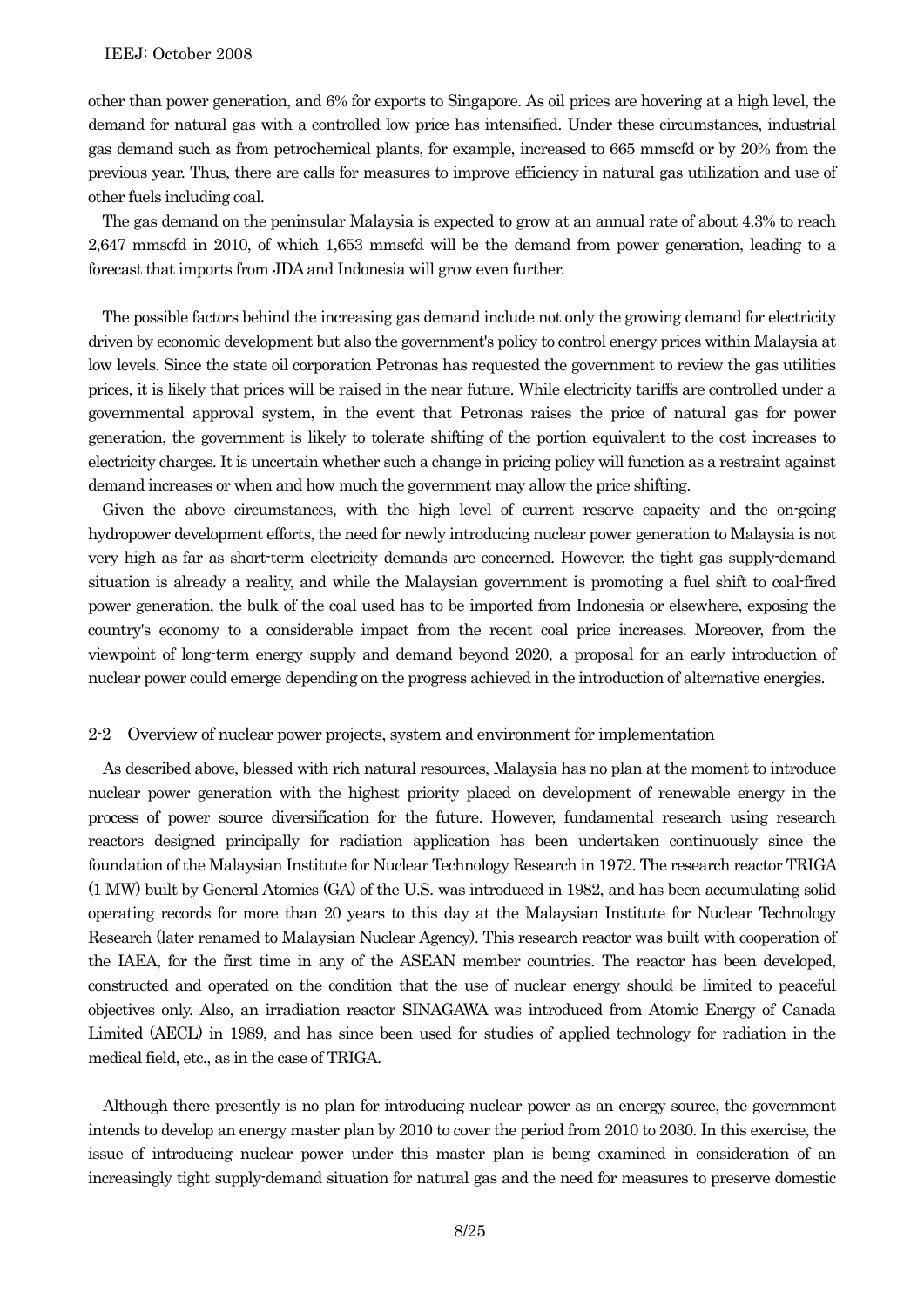resources. In February 2008, the Nuclear Power Planning Division was launched within the government, and started studies for the energy master plan.

Taking such moves by the government into consideration, Tenaga Nasional Berhad (TNB), the leading electricity utility located in the peninsular Malaysia, is developing a plan for long-tem power supply and demand balance on the assumption that nuclear power generation will be introduced after 2020. Their plan includes a preliminary survey, site selection and human resource development (including 30 to 40 nuclear engineers) to start in 2008, environmental impact assessment and design work to start around 2011, international tender in 2012, conclusion of agreements in 2013, commencement of construction work around 2015, and commissioning of the first plant in 2020. The second and subsequent plants are planned to follow the first until the share of nuclear power reaches 8% or about 2,000 MW around 2025. Fig. 5 shows the estimated power source composition for 2030 (with and without nuclear power introduction) and Fig. 6 provides a roadmap for the nuclear power introduction.



The investment environment in Malaysia is generally favorable. Although its economic growth rate in terms of GDP fell into a negative figure during the 1997 Asian currency crisis, it quickly headed toward recovery, achieving a level between 5 and 7% in recent years. Also, a current account surplus in international balance of payments is firmly in place and the deficits in the fiscal balance have been reduced, indicating the government's sound management of economy. Supported by a strong electricity demand, business performance of the leading power company, TNB, as a promising candidate for the owner of the nuclear power projects has been robust as well.

Meanwhile, the government has hammered out a scheme to make Malaysia an Islamic financial center, and is already offering privileges to Islamic financial institutions. For this reason, the Nuclear Agency apparently is eyeing at the possibility of financing obtained from Islamic financial institutions in the event that the country introduces nuclear power in the future.

As for the status of infrastructure development essential for construction of nuclear power stations, certain surveys were conducted in the 1980's concerning the nation's industrial capabilities, a result of which indicated that the scale of the civil engineering and construction industries was about one third of that of French counterparts and the number of enterprises in the manufacturing sector was about one seventh of the same. Government officials regard these figures as still being applicable to present conditions, concluding that the industrial infrastructure of Malaysia is at an adequate level for the introduction of nuclear power generation.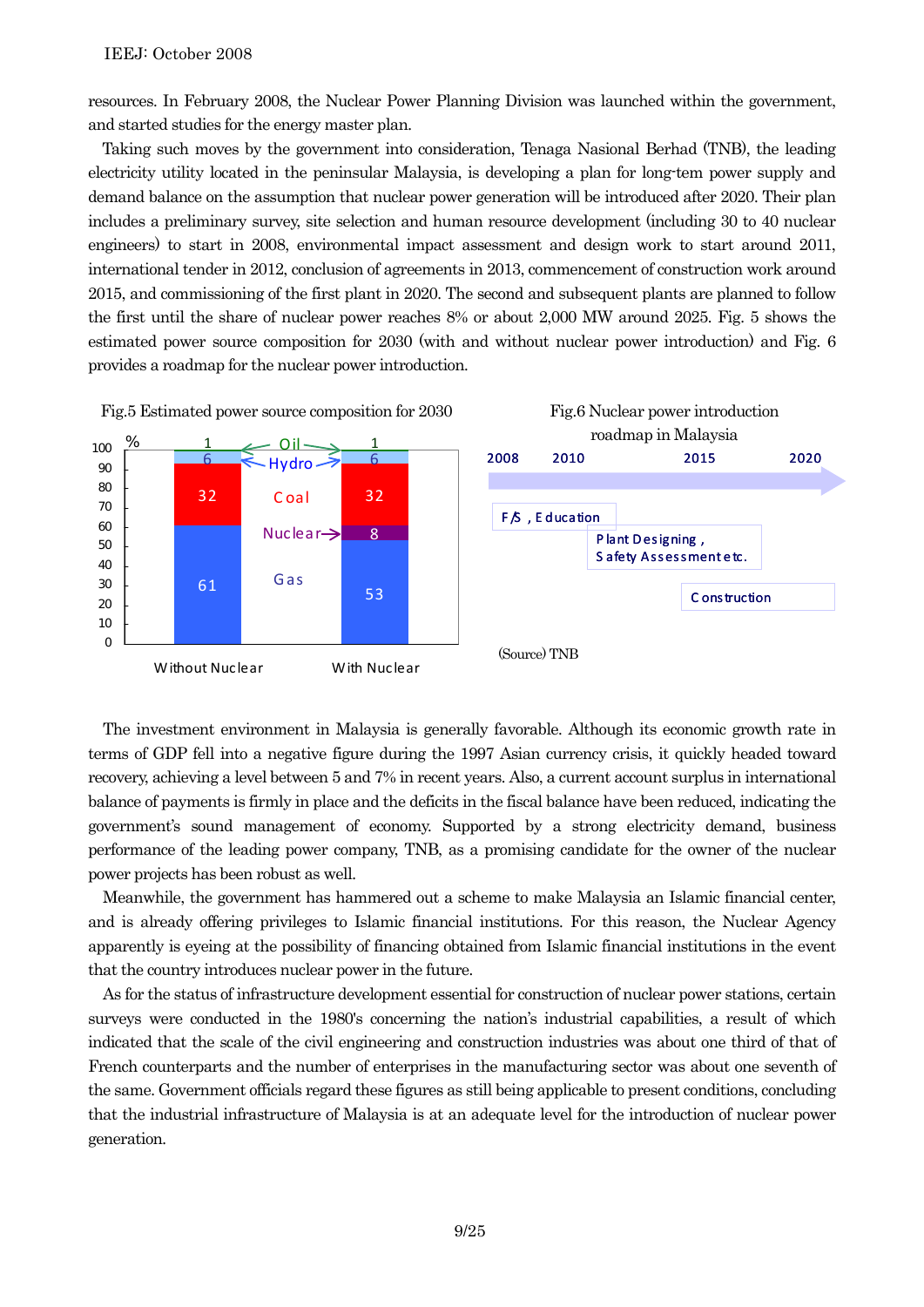#### 2-3 Challenges for nuclear power introduction

As mentioned earlier, the Malaysian government is considering incorporating the introduction of nuclear power generation into an energy master plan being developed for the period of 2010-2030. The point of focus at the moment is the scope of specific targets for nuclear power introduction to be set forth in the plan. The minimum requirements for the first plant to be commissioned in 2020 include the explicit citing of numerical targets corresponding to "about 8%" mentioned in the chart given in Fig. 5 and timelines for the roadmap given in Fig. 6. Moreover, it is essential for the Nuclear Power Planning Division to take the initiative in developing specifics for the plan in cooperation and having clear demarcation of responsibilities with TNB as the project owner and the operator of the power station.

The major challenges also include financing and obtaining public acceptance (PA). On the former point, it is likely that the government's guarantee on liabilities is required even if TNB is the project owner. However, in the case of a nuclear power plant project involving huge initial investments, the investors would hesitate to accept a form of guarantee if the scheme is similar to those devised for gas- or coal-fired projects, regardless of whether the client is TNB or overseas power companies. In addition to the above, risk factors include the fact that electricity price is subject to government approval, which could force TNB to absorb potential cost overruns, or a scenario with a lower level of electricity demand than projected. When developing a financing program for a nuclear power project, it is essential to have sufficient discussions and agreement among the government, TNB and other organizations concerned and to develop a plan so that risks will not be borne by a limited number of participating parties.

The investigation for the introduction of nuclear power by the government is still at its initial stage, and the technological issues such as the reactor type are to be discussed in the future. The economic aspects such as the utility factor and the unit cost of generation are attracting strong interests, and the overall price competitiveness (i.e. the total cost of power generation) measured as a sum of the initial investment amount and the maintenance and operation expenses naturally is regarded as a critical point. In light of this, much attention is being paid as to what proposals will be made, and what selection the Malaysia government will make, in the international tender for reactor type selection expected in or about 2011.

# 3. The Philippines

#### 3-1 Factors driving nuclear power development

With a population of about 87 million, the Philippines registered a net GDP growth of 5.4% in 2006. Along with the growth in its population, the country is expected to continue its high pace of economic growth and expansion in primary energy consumption. The same trend applies to its electricity consumption, leading to a forecast that the power generation will reach 132 TWh in 2020 and 215 TWh in 2030, up from the current level of 57 TWh as of 2005.

Traditionally, the main fuels for the thermal power generation in the Philippines were coal and oil. However, while coal consumption rapidly increased at an annual rate of 38.8% from 1995 over 2000, consumption of petroleum fuels such as gas oil or heavy oil sharply dropped along with the trend of shifting of fuels for power generation. After 2000, the input of not just oil but also coal started declining, and gas-fired thermal power generation has been expanding in the wake of a full-fledged introduction of commercial (independent) thermal power stations.

The installed power-generating capacity stood at 15,800 MW as of 2006 or approximately 1.6 times the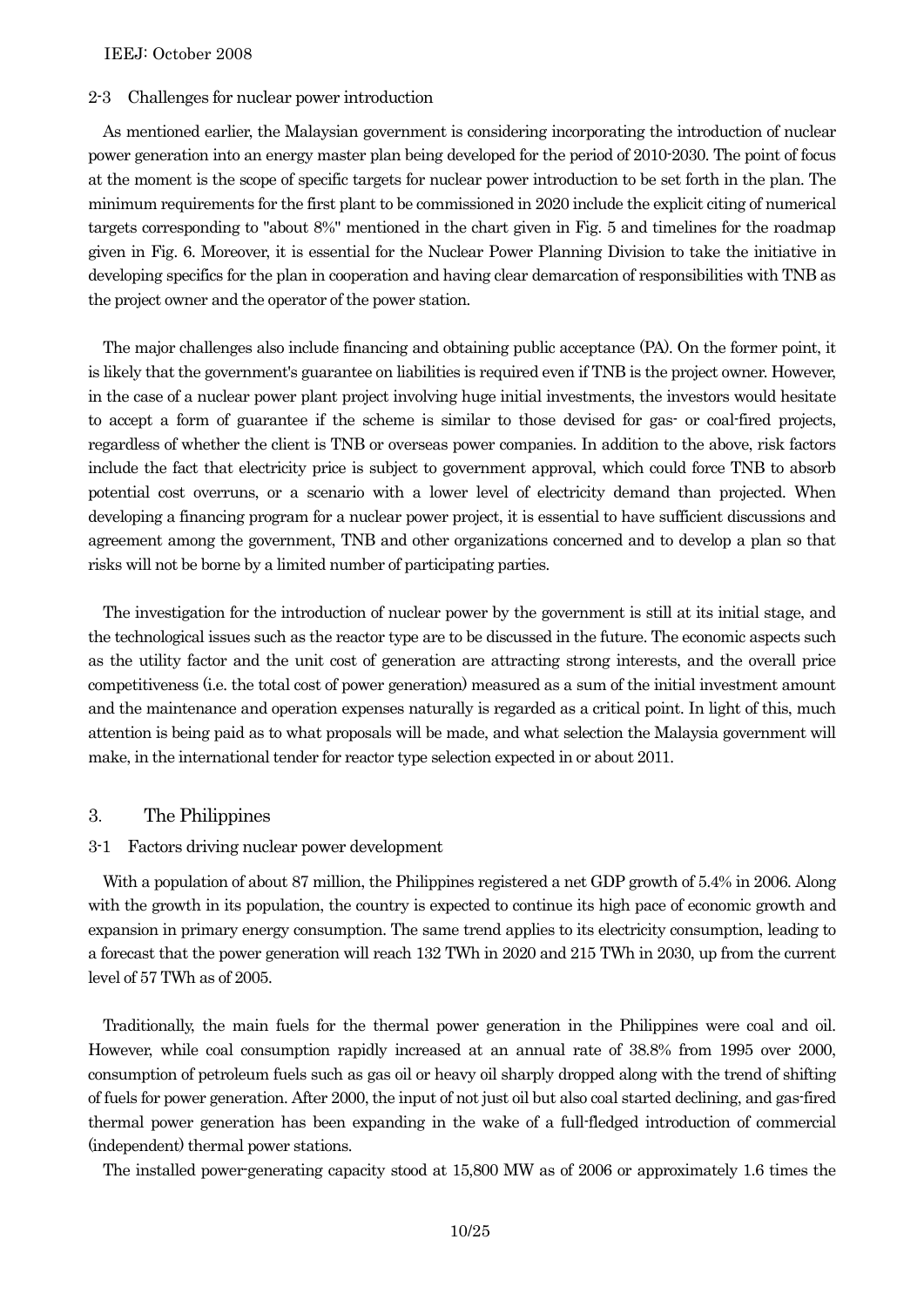1995 figure. By power source, while oil accounted for 50% or more of the installed capacity up to 1997, its share rapidly dropped to 22.8% as of 2006 along with the growth of the share of natural gas. On the other hand, the use of coal expanded and in 2006 increased to a level about 4.9 times the figure for 1995, accounting for about 26% of the total.

The government expects that the power-generating capacity for the entire Philippines will grow to 18,761 MW by 2014. Fig. 7 shows the government's outlook for power source development up to 2014. According to the outlook, power source development up to 2014 will be mainly based on natural gas-fired thermal power, hydropower, and renewable energy, looking to reduce greenhouse gas emissions, while no thermal power from oil or coal is included in the future power source development.

As a result of this and also because the development plan is undecided for periods after 2014, it is expected that coal with abundant reserves in the country will play a major role in power source development. While the development of renewable energy may progress further, its growth in terms of the share in the total energy appears to be modest. Furthermore, after 2010, electricity shortage is likely to occur again in Luzon embracing the capital city of Manila where electricity demand is increasing at a particularly high pace. It is a pressing challenge for the Philippines to secure stable supply of fuels as well as the development of new power sources.



(Source) "Philippine Power Statistics ,"Philippine Energy Plan 2006 update:Power Demand And Supply Outlook"

Concerning the fuel supplies, both coal and natural gas are also imported to supplement the domestic production. Eyeing at the envisaged increases in the future natural gas demand in particular, the government is actively engaging in gas development as well as import projects for pipelined natural gas and LNG. Major pipeline projects include the "Bat-Man I" (between Batangas and Manila, 80 - 100 km), the "Bat-Man II" (between Batangas and Manila, 130 - 150 km), and the "Bat-Cave" (between Bataan and Cavie, undersea, 40 km). The government aims to complete the "Bat-Man I" project in 2009 and the "Bat-Man II" by 2012. The Department of Energy (DOE) made it clear in October 2003 that they might consider construction of LNG import terminals. Additionally, the government is actively promoting development of renewable energy including geothermal power, which at 1,970 MW as of 2007 is the second after the U.S.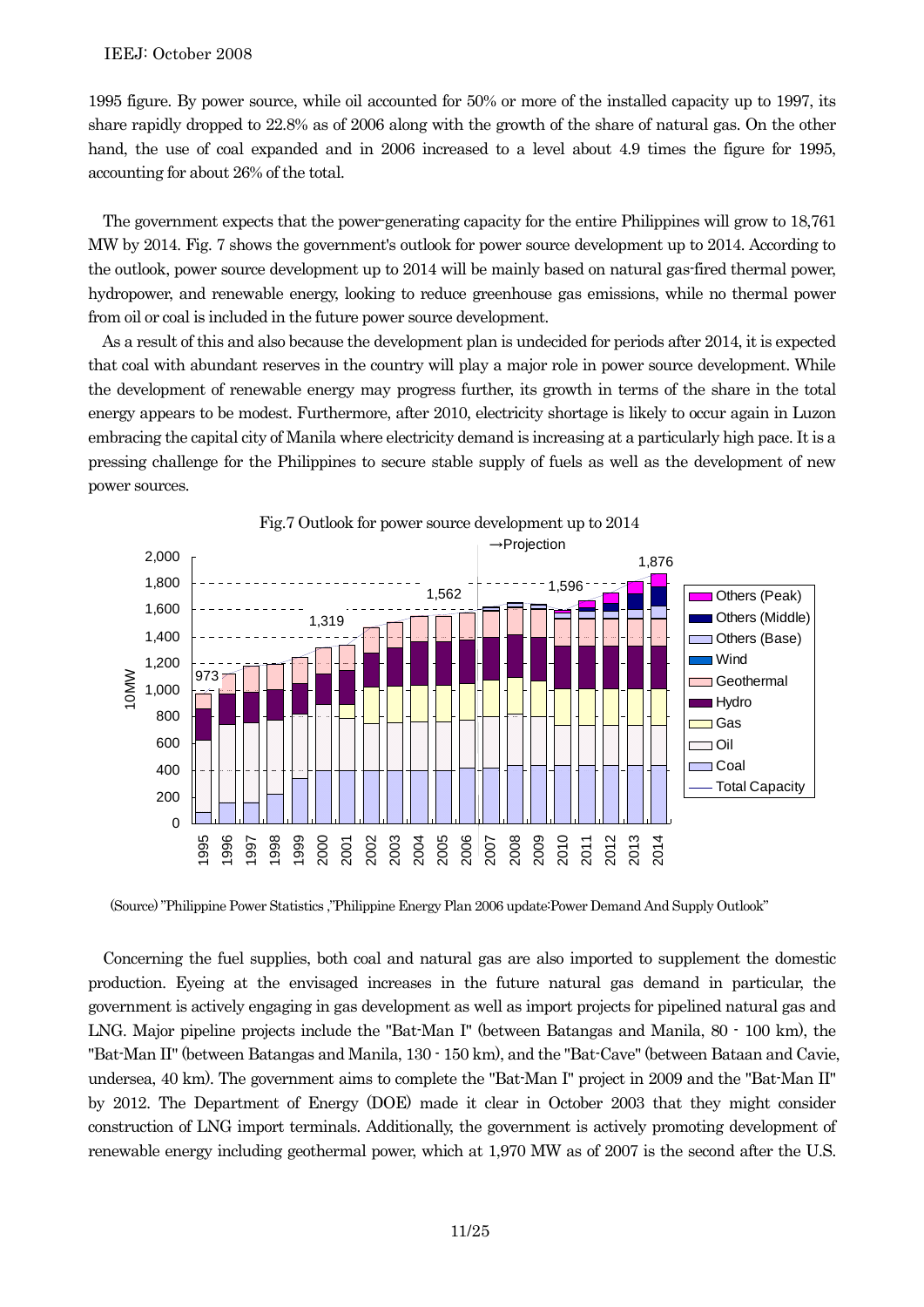and accounting for about 20% of the world geothermal power output<sup>5</sup>, as well as other renewable resources. However, the capacity and share of this energy category are expected to grow only modestly.

From 1992 over 1993, the Philippines experienced extensive power shortages. During those periods, the government tried to remedy the power shortages by actively introducing IPP projects relying heavily on foreign funds. With the top priority placed on power supplies, concluded contracts were largely advantageous to the IPP operators, resulting in increased power generation cost and sharp rises in electricity charges. The above development explains the background of the high electricity cost in the Philippines - as of 2006, the electricity charge in Manila is 0.1 US\$/kWh whereas the rate in Bangkok, Jakarta, Hanoi and other major Southeast Asia regions is around 0.05 US\$/kWh.

As described above, as the Philippines are to continue to depend upon imports for major portions of coal and gas supplies, there is no guarantee that required fuels will be secured to meet the increasing energy demand in the country, pointing to a significant need for domestic large-capacity power sources that can assure stable supplies of energy.

The government at the moment sees a significant potential in renewable energy for which development plans are in place. However, it is uncertain if the development will proceed as planned and its impact does not seem to be large enough to lead to a significant reduction in the share of oil or coal. On balance, there appear to be good grounds to conclude that nuclear power generation will have a certain position in the future power source composition in the Philippines as in other Asian nations.

#### 3-2 Overview of nuclear power projects, system and environment for implementation

In the Philippines under the Marcos administration, construction of a 620 MW-PWR called BNPP with Westinghouse technology started in 1976 in the Bataan Peninsula, no less than 90% of which was completed by 1985. However, approval for the commissioning of this reactor was later suspended under the Aquino administration due to possible safety problems, economic concerns and alleged corruption, and the plant has never been operated to this day. Although there was a proposal made in the past to convert this nuclear power plant into a coal-fired thermal power plant, the idea has been shelved because of the large expenditures involved. The BNPP project imposed heavy liabilities on the government over the ensuing years, which were cleared finally in 2007.

Along with sharp increases in crude oil prices in recent years, nuclear power generation has emerged again as an option for power source development for the country and to become a focus of debate.

The incumbent President Arroyo has once clearly affirmed that the government would not construct a nuclear power plant during her tenure up to 2010. However, the media have reported that the administration has started developing human resources as a future option. In the meantime, IAEA officials visited the BNPP site on January 29, 2008 to study the operability of the suspended plant. Furthermore,



5 World Geothermal Generation in 2007, September 2007, by GEO-HEAT CENTE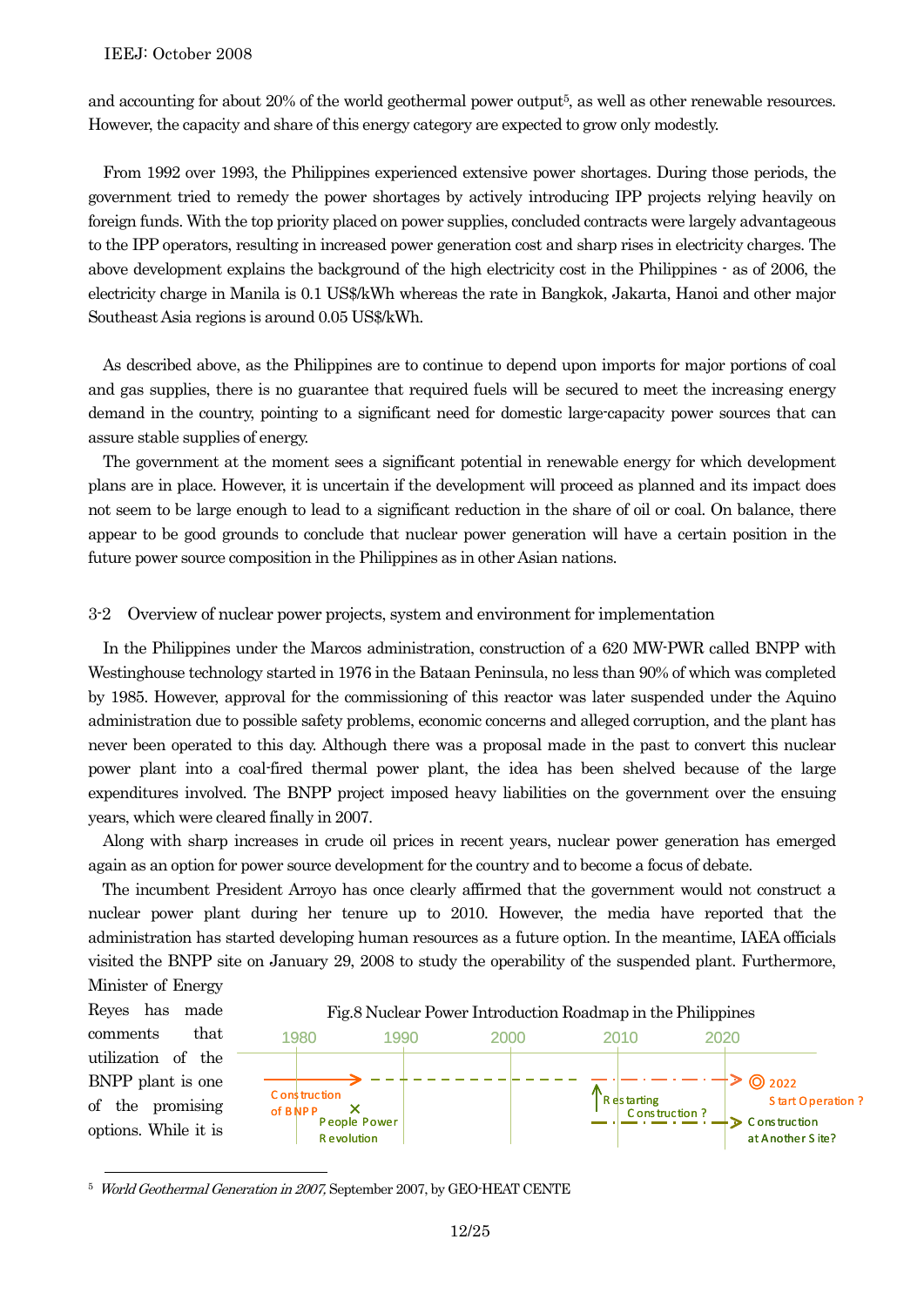said that a period of 17 to 20 years would be required normally before the commissioning, the government is reportedly expecting to bring the plant on-line in 2022 or even earlier. Fig. 8 shows the development and a future outlook of the issue.

For the possible future introduction of nuclear power generation in the Philippines, two options are conceivable: (i) to repair the BNPP reactor for active service, or (ii) to newly construct a reactor at another site. On July 12, 2008, IAEA issued a report on feasibility of the BNPP, which gave no conclusion nor recommendation on whether it can be approvable or not, only suggesting that it must be thoroughly evaluated by technical inspections conducted by a committed group of nuclear power experts. However, as the BNPP project itself is already past twenty years after the suspension it would probably incur a considerable sum of expenditures just to repair it and bring it on-line as a light-water reactor meeting the world standards of today.

As of April 2008, no official system for promoting nuclear development program exists in the Philippines.

# 3-3 Challenges for nuclear power introduction

Before they can introduce nuclear power generation in the Philippines, there are a range of problems as mentioned below:

# (1) Public policy implementation system

While the DOE seems to be the party in charge of developing and executing a power source development plan under the present establishment, the DOE itself was once abolished in the wake of the suspension of the BNPP project, and currently does not have an adequate budget or the expertise required for carrying out the nuclear power generation initiatives. Furthermore, the Philippines as a nation has a character such that the administrative system and public policies could drastically change along with a regime change, thus making it difficult to steadily pursue a long-term plan. Unless some more impending need arises concerning nuclear power generation in the future, it seems difficult for an implementation system to be established for planning and executing a nuclear power generation project.

## (2) Financing environment

Given the history that the BNPP project ended up imposing a huge burden on the government, and also due to the size of the national budget and the current political establishment, it seems difficult to allot any portion of the national budget to the construction of a new nuclear power plant in the near future. Also, as the National Power Corporation ("NPC") is to be reduced in scale and IPP operators instead will become the major suppliers of electricity, it is virtually impossible for the private sector to construct and operate a nuclear power plant on its own financing. Consequently, it will be difficult for the Philippines to independently raise funds, allowing it no choice other than to depend upon funds from overseas financing including ODA programs.

# (3) National consensus

The BNPP project is widely recognized as a negative legacy from the Marcos administration, and the public sentiment toward a nuclear power project is not particularly positive. In order to overcome this reluctance, an active educational campaign aimed at the general public will have to be organized.

#### (4) Securing human resources

Since already more than 20 years have passed since the suspension of the BNPP project, the country is in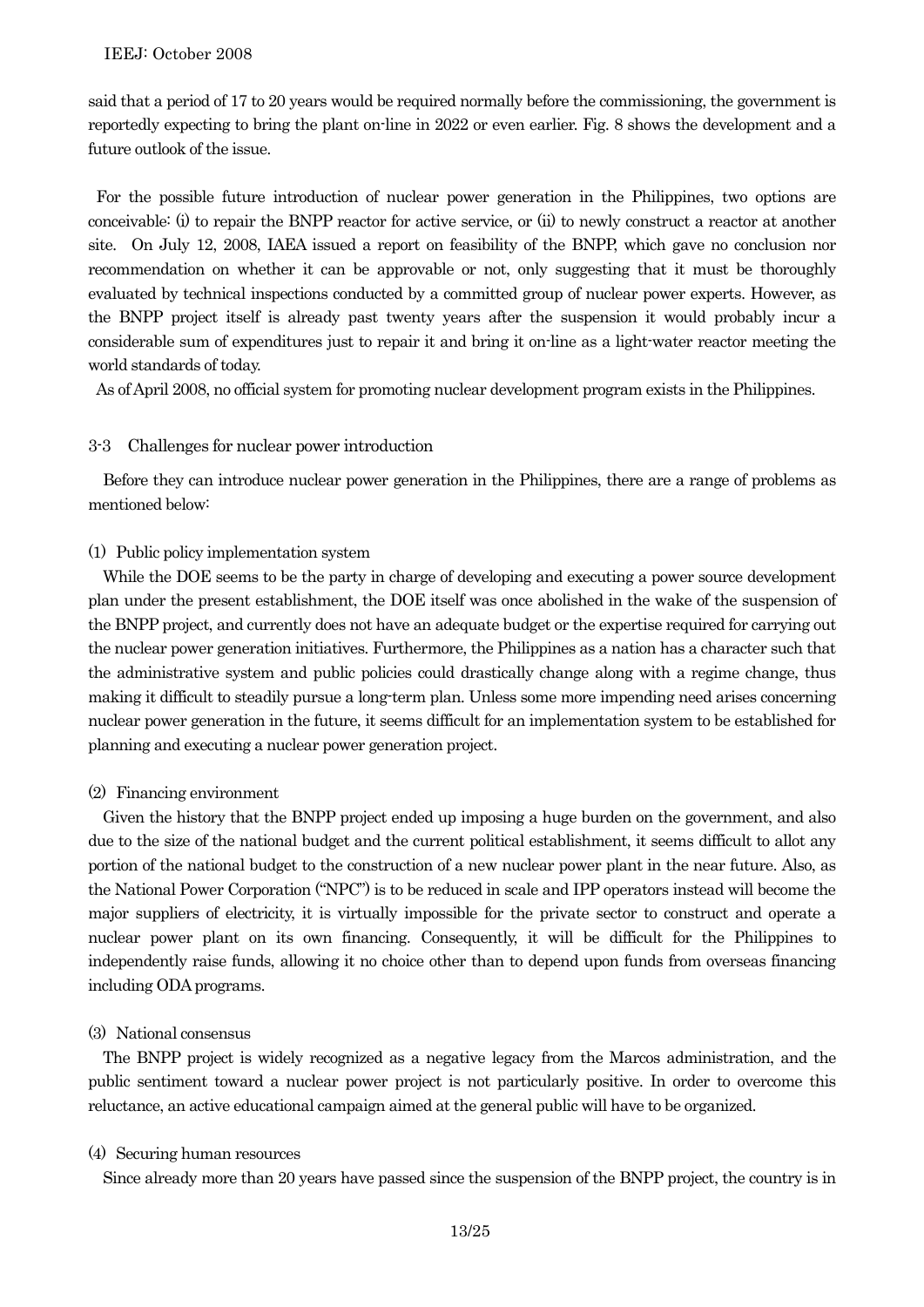short of the expertise required to implement nuclear power generation. While the government intends to institute a human resource development program to provide required training, the challenge is indeed huge as the program is only at its initial stage of educating personnel.

## (5) Domestic industrial system

In order for overseas machinery manufacturers to construct a nuclear power plant in the Philippines, they need to be able to locally procure at least some of the equipment and components required. In the Philippines, however, since industries that can satisfy such needs are not sufficiently developed, considerable quantities of components need to be imported from overseas. This could lead to serious delays in the construction project, also complicated by the deficiency in the local subcontracting system to support such a project.

Solving the above-mentioned problems to clear the road for the introduction of nuclear power seems to require a considerable amount of time. It is not very likely for the Philippines to be able to construct and commission a nuclear power plant before 2030.

While a feasibility study is essential for the country's nuclear power project to take off, there also is a voice arguing that financial assistance from overseas should be sought. It may be useful for the nuclear development of the Philippines if Japan as a similarly earthquake-ridden country provides knowledge concerning the possibility of nuclear power generation or conducts a more elaborate inspection of the BNPP site to see the serviceability of the reactor that has been abandoned for more than 20 years. However, assistance in the area of software such as education and training of personnel, systems development, and many others would probably be required before anything else.

# 4. Thailand

## 4-1 Factors driving nuclear power development

With a population of about 65 million, Thailand registers a net GDP growth of 5.1%, and is an industrial country that is home to numerous plants funded with foreign capital. For the future up to 2030, while its population growth rate appears to be modest, it is projected that the GDP will grow at an annual rate of 4.7%, accompanied by a growth rate of 4.1% for primary energy consumption.

Along with the economic growth, its growth in electricity demand is also substantial. During the decade from 1997 to 2006, the power generation output grew at an annual rate of 4.9%. According to the Power Development Plan 2007 ("PDP 2007") covering a power source development plan up to 2021 and announced by the Electricity Generating Authority of Thailand ("EGAT") in 2007, the country is expected to maintain a high growth rate of 5.7% after 2007 until 2021.





(Source) EGAT "Power Development Plan (PDP) 2007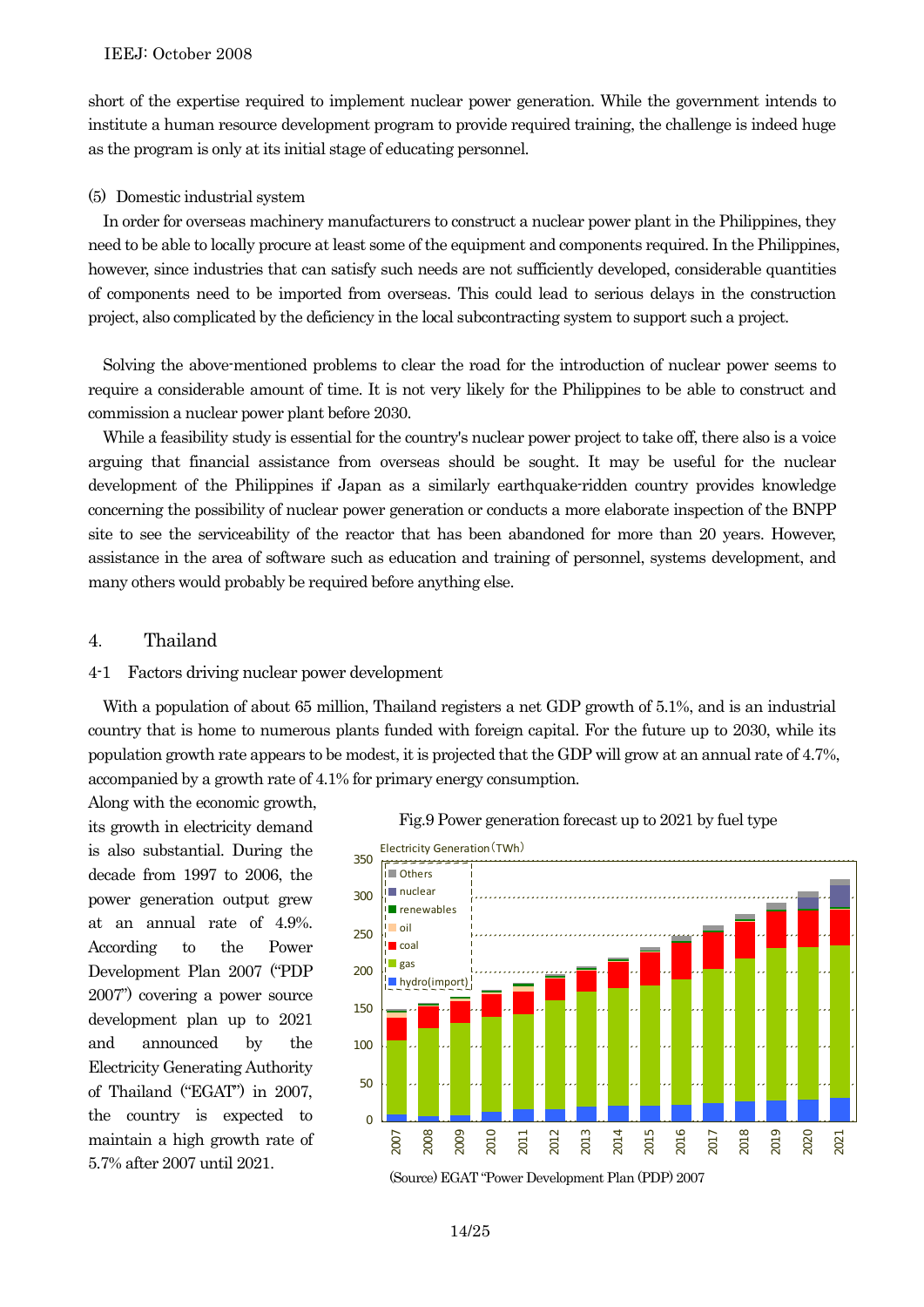The main source of supply that has shouldered the growing electricity demand is natural gas, which accounts for about 70% of the current power generation output. However, the natural gas reserve in the Gulf of Thailand has started declining since around 2004. As it is presumed that the gas production in the Gulf of Thailand will eventually run dry, efforts are made to diversify energy sources while reducing natural gas-fired thermal power generation. The most promising candidate for such diversified sources is coal. However, the introduction of coal power is not progressing as construction of coal-fired thermal power plants tend to suffer serious delays in the face of strong opposition from local residents concerned over the environmental issues such as NOx and SOx emissions. The PDP 2007 predicts that the introduction of coal-fired thermal power generation will not move forward until 2021, and despite the declining natural gas production, its share will remain at a high level as ever. Fig. 9 provides a power generation forecast by fuel up to 2021 based on the PDP 2007.

The introduction of nuclear power is considered as a second option for coping with the growing electricity demand. In the PDP 2007, it is planned to start commercial operation of nuclear power stations to produce 2,000 MW each in 2020 and 2021, totaling to 4,000 MW. According to this plan, it is projected that the share of natural gas will then be lowered to 62.8% by 2021.

As described in the foregoing, natural gas is considered to be the most promising source of power generation in Thailand since additional construction of coal-fired power plants are faced with a number of problems. However, as the government rightfully fears, it is not desirable to further increase dependency upon natural gas from a viewpoint of securing a stable power supply. Therefore, with continued high prices of natural gas envisaged for the future, it seems there are good grounds to conclude that nuclear power generation will have a certain position in the future power source composition in Thailand as well.

## 4-2 Overview of nuclear power projects, system and environment for implementation

In Thailand, the Law for Peaceful Use of Nuclear Energy was enacted in 1962. In 1967, the then Power Agency (presently EGAT) developed a plan for construction of nuclear power stations, based on which the government granted approval to construct one around 1982. Subsequently, however, offshore natural gas fields were discovered in the Gulf of Thailand, leading to the suspension of the plan due to the economic disadvantage of nuclear power generation against natural gas-fired power generation. At present, only the research reactors installed at the Ongkharak Nuclear Research Center are running.

While electricity demand is expected to grow rapidly, the domestic natural gas output is likely to decline, increasing the urgency of energy diversification. As part of the effort, with skyrocketing fossil fuel prices in the backdrops, the move toward the construction of nuclear power plants is rapidly regaining momentum. There reportedly are strong calls for acceleration of the nuclear power project in the industrial circles as well.

In April 2007, the Nuclear Power Infrastructure Preparation Committee ("NPIPC") was commissioned. In December the same year, the cabinet approved the Nuclear Power Infrastructure Execution Plan ("NPIEP") developed by the NPIPC. At the same time, approval was given to the launch of the Nuclear Power Program Development Office ("NPPDO") as an organ charged with the preparation for nuclear power generation as well as to a budget for that purpose amounting to Baht 1.8 billion (about 6 billion yen) for a three-year period. This action was followed by a decision to recruit requisite personnel from the EPPO, EGAT, OAP (Office of Atoms for Peace) and other organizations concerned. The NPPDO was launched officially in January 2008 and has already started its activities.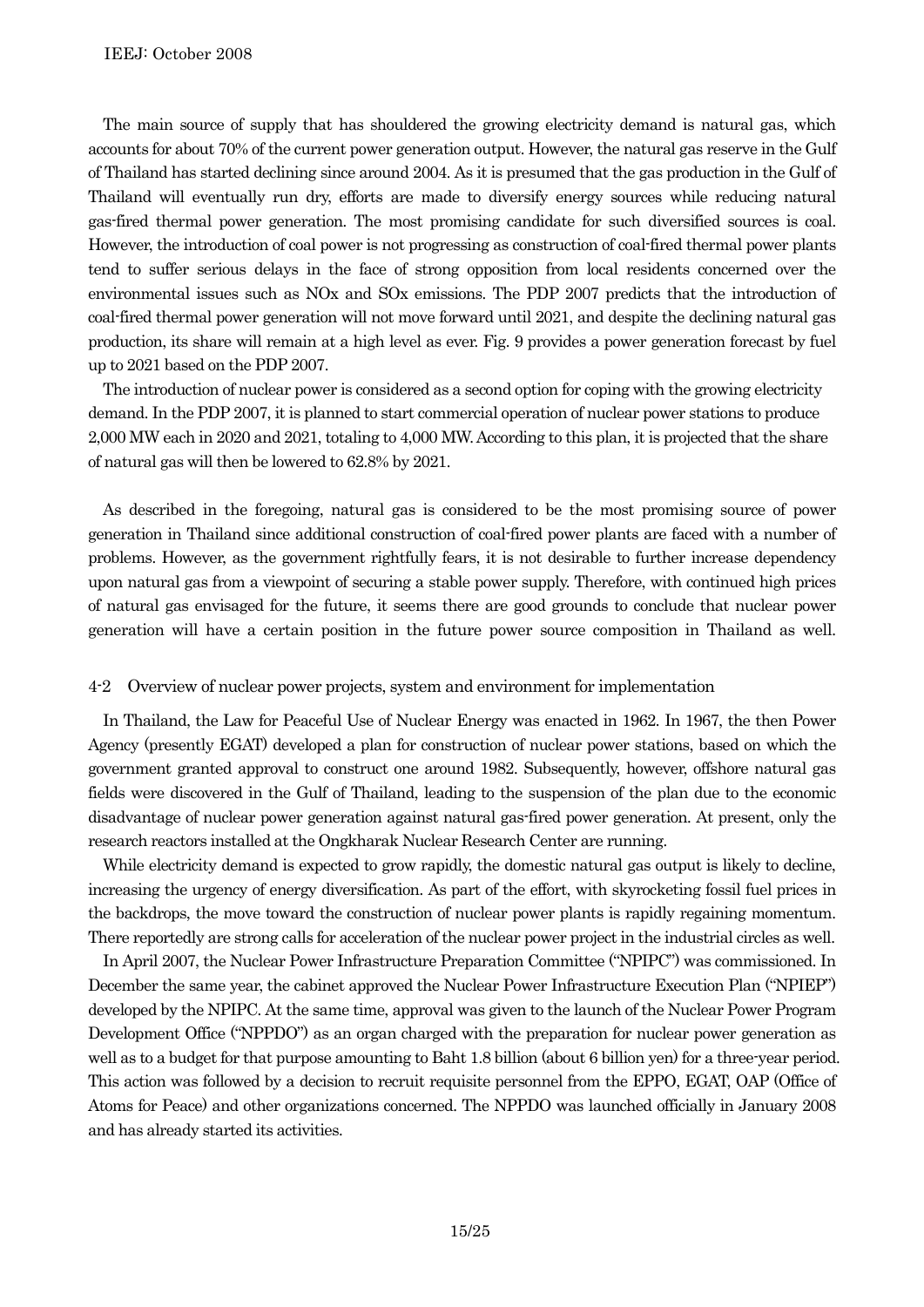Following the PDP 2007, the NPPDO is now proceeding with the preparation for the introduction of 1,000-MW class reactors, aiming to introduce two units in 2020 and another two in 2021. According to the plans, all of the four reactors will be constructed at the same site. Construction is to start from 2015 after completing a feasibility study, environmental impact assessment and site selection, along with other work. Fig. 10 shows an outline of the plan for the nuclear power introduction into Thailand.



In the electricity utilities industry in Thailand, domestic and foreign IPP and SPP (Small Power Producer) operators have been actively introduced. As a result, the combined power output by IPP and SPP operators accounts for 50% of the total power generation. Concerning the state power corporation EGAT, which supplies the remaining 50%, the government has been trying to privatize the organization since 1992. While it was converted into a joint-stock corporation in 2005, protests were made against the privatization from the EGAT union members and citizen groups fearing for evasion of the responsibility for the adverse impact on environment caused by the EGAT in some of its hydro- and thermal power plants in the past. In March 2006, the Supreme Court issued an injunction, after which the privatization issue has been pending in uncertainty.

Power generation capacities in the IPP segment are growing with gas-fired and coal-fired thermal generation, and with co-generation and biomass-fired power generation in the SPP segment. For the electricity generated by IPP and SPP operators, a system is in place under which the EGAT purchases and then transmits the generated power. It is expected that this system will be maintained in the future with the EGAT meeting about half of the demand and independent power utilities supplying the remainder. Foreign capital is positively encouraged to join the IPP/SPP business, and Japanese players such as Electric Power Development Company or Chubu Electric Power Company are also participating.

In the event that nuclear power generation is introduced in the future, the EGAT will take the initiative. When the previous nuclear power plan was developed, a number of candidate sites were nominated. However, it is likely that the site for the present scheme will be selected from candidates on the coastal area near Bangkok, even if the site selection is totally open at present. Although the project funding may depend upon the move toward the privatization of the EGAT, the introduction of nuclear power generation is a national project and is likely to proceed without seeing any major obstacle.

# 4-3 Challenges for the nuclear power introduction

The nuclear power project in Thailand has just embarked on a fresh start. As the engineers engaged in the previous nuclear power project are about to reach their retirement age, the new project must start from scratch to develop human resources that can promote the introduction of nuclear power. Although there were some candidate sites discussed in the planning phase of the previous project, it is intended to make selection anew for the present project. In this regard, nothing specific has been decided except for a condition that the site should be along the coastline near Bangkok. Given these circumstances, it looks all the more difficult to commission the first plant in 2020 as planned.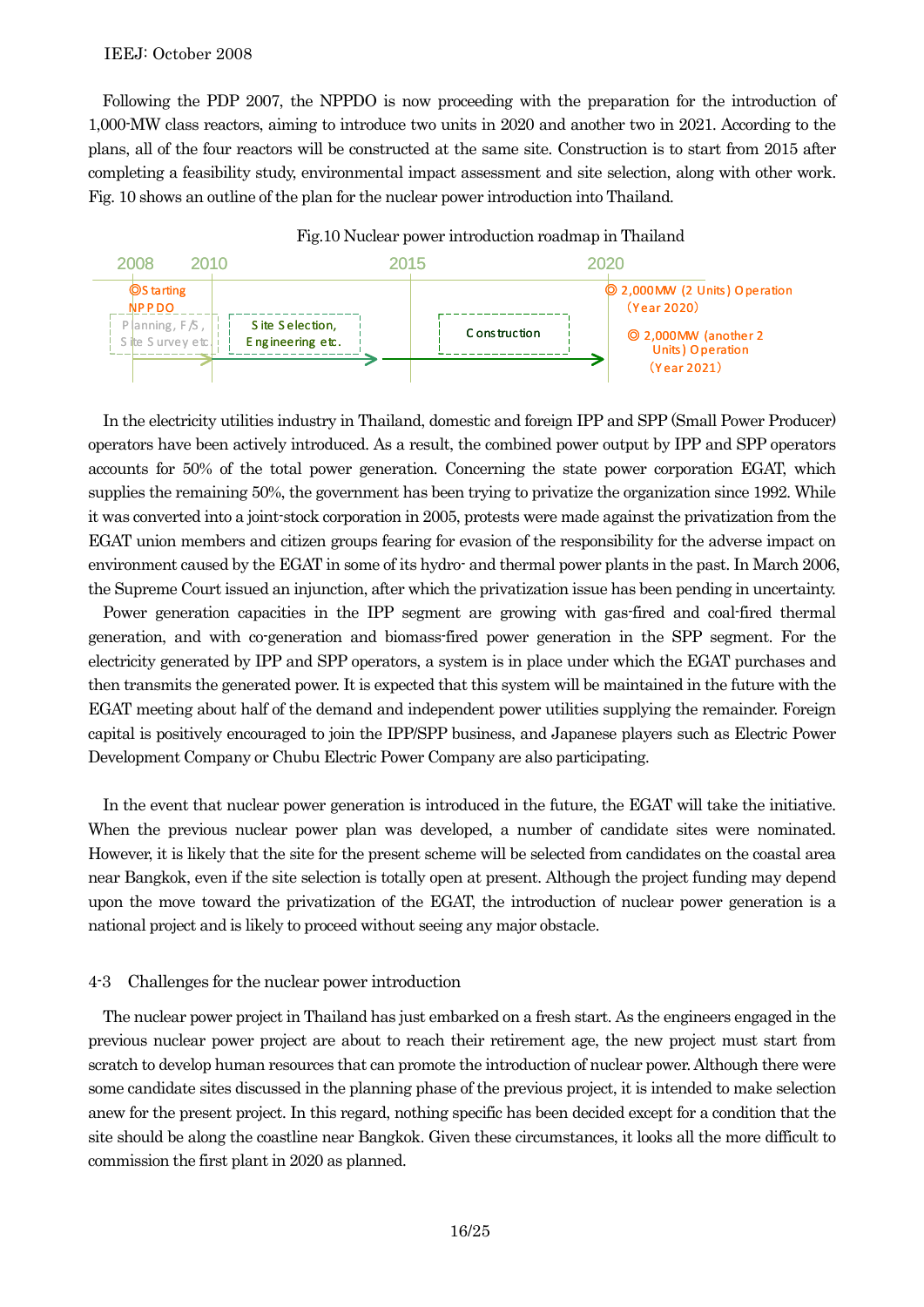Despite such difficulty, the government leaders fully recognize the need for nuclear power generation and are promoting the project toward its realization with solid planning. The plan addresses not only site selection and plant construction aspects but also human resource development, recognizing its impending need, and incorporates considerations for other key issues such as public acceptance. Moreover, Thailand today is regarded as an industrialized nation with a well-developed automotive industry among others, and its subcontracting systems for work such as machinery assembly appear relatively sound. Power transmission networks essential for installing bulk power supply facilities are centrally managed by the EGAT, allowing hardly any power outage cases attributable to faulty transmission lines or shortage of power generating capacities. Thus, it seems safe to conclude that the required infrastructure is adequately in place in Thailand.

Having learned about Thailand's intent to introduce nuclear power generation, representatives of nuclear plant manufacturers are currently visiting Thailand from all over the world including those from Japan, the U.S., France, and Russia, looking to conclude business deals. Given such circumstances, it is likely that the introduction of nuclear power generation will be seen by around 2030 even though some delays may occur.

# 5. Vietnam

# 5-1 Factors driving nuclear power development

Vietnam has a population of about 84 million as of 2006 and registers a net GDP growth of 8.2%, which is the highest among the five Southeast Asian countries surveyed this time. Its GDP growth is likely to stay at around 8%, and an even longer-term forecast up to 2030 points to an annual average growth rate of 6.3%. Along with the high growth rate, primary energy supply is also expected to grow at an annual average rate of 5.5%.

Electricity demand is also increasing, going from 13.4 TWh in 1996 to 45.6 TWh in 2005, with an average growth rate of 15% or about 240% over the period. The peak power consumption has increased from 3.20 GW in 1996 to 10.5 GW in 2005, or 3.3 times the 1996 figure.

In order to cope with these sharp increases of power demand, the Vietnamese government has introduced the IPP and BOT (Build-Operate-Transfer) schemes to promote private sector investments into the electricity utilities segment. As a result, the power generating capacity of Vietnam as of the 2005 year-end reached 11,340 MW with the IPP segment accounting for 22.2% of that.

According to the "Master Plan for Power Sector Development in the Period 2006 - 2015 with Perspective to 2025 (a.k.a. PDP6)", a power source development plan officially approved by the government in July 2007, Vietnam's power generation output will grow from 52.05 TWh in 2005 to 431.69 TWh in 2025, and the power-generating capacity from 11,340 MW to 88,848 MW, projecting that both indicators will grow eight-fold in 20 years. With regard to the power source type, the power generation output and installed generating capacity are generally increasing for hydropower, coal and natural gas. However, in terms of source composition, the share of coal-fired power generation is increasing while shares of natural gas-fired generation and hydropower are somewhat decreasing. Fig. 11 shows an outlook of Vietnam's power generation output and installed generating capacity by source up to 2025.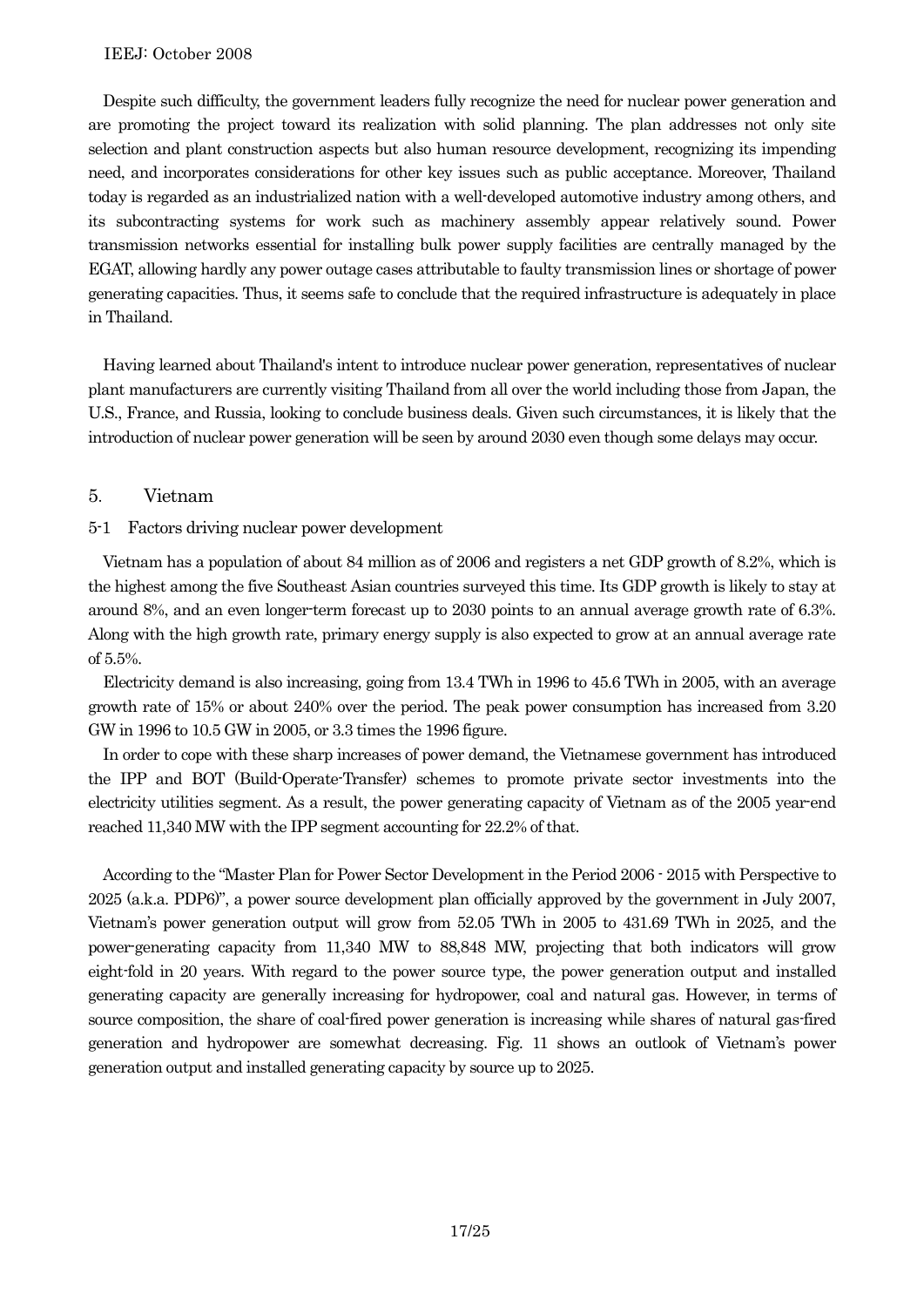IEEJ: October 2008 Fig.11 Outlook for power generation and installed capacity by fuel type up to 2025



(Source) STRATEGIC ENVIRONMENTAL ASSESSMENT OF THE HYDROPOWER MASTER PLAN IN THE CONTEXT OF THE PDP VI, Asian Development bank

Vietnam has abundant resources of coal, natural gas and oil. As its coalmines mostly produce high-quality anthracite coal, Vietnam has been the world's leading producer/exporter of anthracite coal. According to the "Master Plan for Coal Development 2006 - 2015 (provisional)" prepared by the VINACOMIN, the state-run Vietnam National Coal-Mineral Industries Group, the coal demand is expected to grow at an annual average rate of 10.6 to 10.8% over the period from 2006 to 2025, against which coal production is predicted to increase only at a low level of 2.2 to 2.8%. Because of this, the country plans to control export at a minimum level after around 2015 while making up the supply shortage with import from Indonesia and Australia. Although there is a potential for renewable energy development, which is in fact making progress, the objective is mainly to make electricity more available to rural areas rather than to secure bulk power supply sources. That means renewable energy is unlikely to substantially increase its share in the entire power source mix of Vietnam.

As discussed above, Vietnam is one of the nations endowed with rich coal and gas resources in Southeast Asia and, unlike Indonesia and Thailand, it has not yet become a net importer of natural resources. However, even with such a propitious situation, Vietnam faces uncertainty when it comes to satisfying the growing domestic energy demand for years to come. Accordingly, the significance of nuclear power development for Vietnam lies perhaps in the mid- to long-term power source mix rather than in the current or short-term supply-demand situation.

# 5-2 Overview of nuclear power projects, system and environment for implementation

It was in the 1990's that Vietnam began looking into the introduction of commercial nuclear power stations. In 1996, the Ministry of Industry and the Ministry of Science and Technology conducted an "Overview Study on Possibilities of the Introduction of Nuclear Power into Vietnam 1996-1999". For this work, cooperation was sought from experts in nuclear research institutes and nuclear energy companies based in Japan and other foreign countries. Following the above study, preliminary comprehensive feasibility studies called "Pre-FS" were undertaken from 2001 to 2003, the findings of which were compiled into a report in November 2003. Again for this survey project, the Vietnamese government received cooperation and advice from countries with advanced technology for nuclear power generation, such as Japan, Korea, France and Germany. Almost concurrently with the Pre-FS work, a "Strategy of Peaceful Uses of Atomic Energy up to the Year 2020" was developed, in which a specific goal was established for the first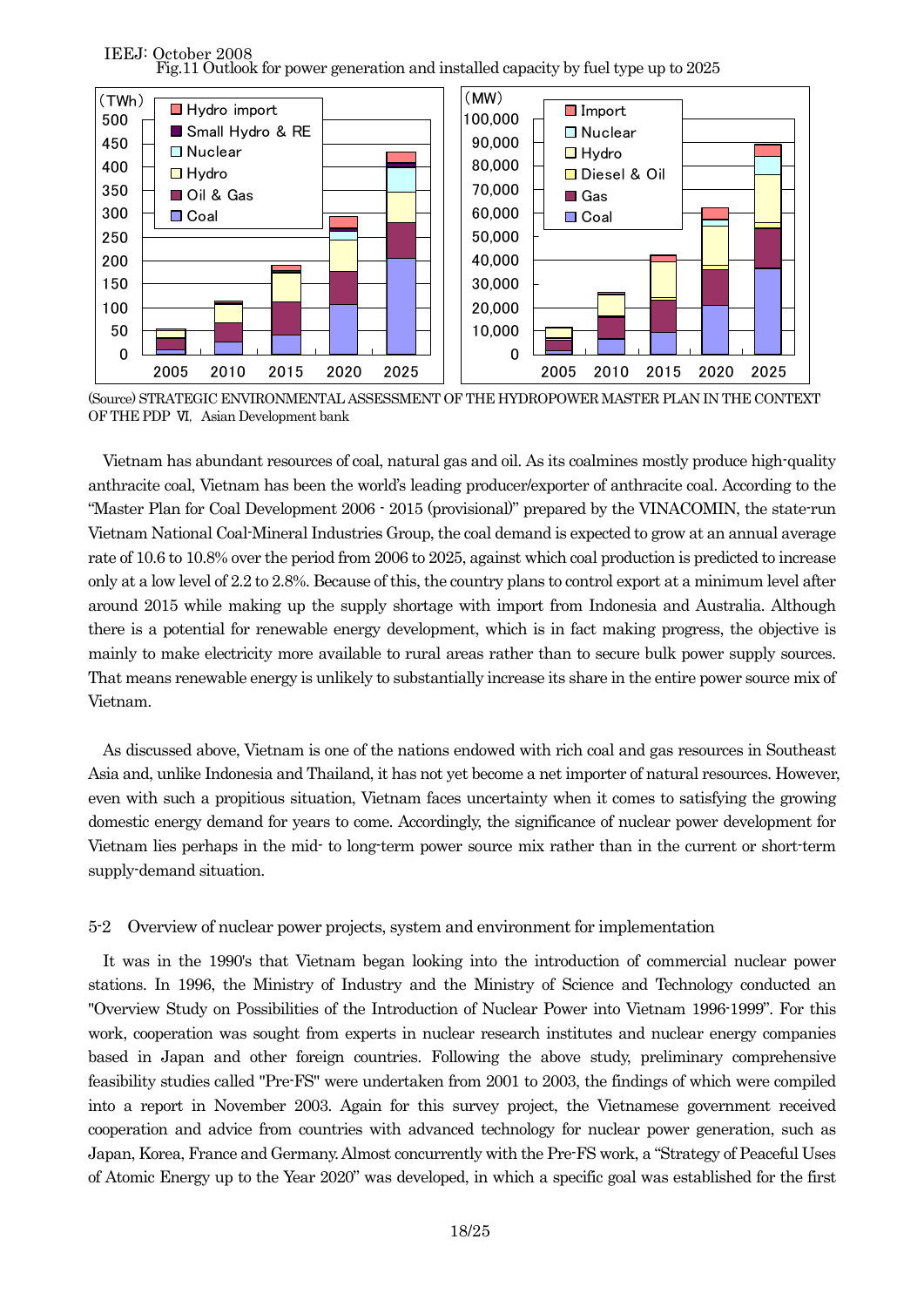time to introduce nuclear power plant targeted for completion around 2020.

In August 2005, the Office of the Prime Minister received recommendations based on the Pre-FS conducted up to 2003. In preparation for the introduction of nuclear power generation in Vietnam, the recommendations discussed the following 12 items: (1) safety and regulatory control, (2) international cooperation and agreements, (3) human resource developments, (4) public acceptance ("PA"), (5) nuclear power generation technology, (6) fuel handling and waste disposal, (7) necessity for nuclear power generation, (8) site selection, (9) environmental assessment, (10) construction management, (11) operation and maintenance, and (12) economic and financial analyses. For the first commercial nuclear power plant the Vietnamese government has cited two locations as candidate sites, i.e. Phuoc Dinh and Vinh Hai, in the Ninh Thuan Province in southern Vietnam.

Subsequently in January 2006, the Prime Minister endorsed a "Long-term Strategy concerning Peaceful Uses of Nuclear Energy up to 2020," which can be summarized as follows:

·The construction of the first nuclear power plant will start by 2015, targeting for commissioning by 2020.

·Project partners will be selected in the light of both construction and operation aspects. This process will be carried out under the state leadership in three phases: (1) technical survey, (2) technology transfer from partners, and (3) technological development during ten years after the commissioning.

·Domestic production of nuclear plants and the fuel should be included in the perspective (including procurement of uranium for fuel production).

·The Ministry of Science and Technology will take the initiative in the actual execution of the state strategy and obtain cooperation of other ministries and offices concerned.

In July 2007, the Prime Minister gave approval to the "2007-2020 Atomic Energy Plan" developed based on the above strategy. According to the plan, the Vietnam Atomic Energy Institute will be developed into a research-application center to lead the application of nuclear power while the Ministry of Industry would also start efforts to facilitate human resource development and fundamental studies. In September 2007, the Vietnamese state power corporation EVN (Electricity of Viet Nam) launched a "Committee for Preparation of Nuclear and Renewable Energy Investment" within its organization to start preparing a framework for the project promoter which is deemed as the future owner of the nuclear power station. Fig. 12 shows the outline of the nuclear power introduction to Vietnam.



Fig.12 Nuclear power introduction roadmap in Vietnam

As discussed above, Vietnam aims to commission the first commercial nuclear plant in 2020, having started extensive studies toward the goal. They are in the phase of discussion concerning cooperation and assistance to be obtained from cooperating countries. Decision on the reactor type to be introduced and the plant manufacturer to be adopted is yet to be made.

In the next section, an overview will be provided on the infrastructure development and financing and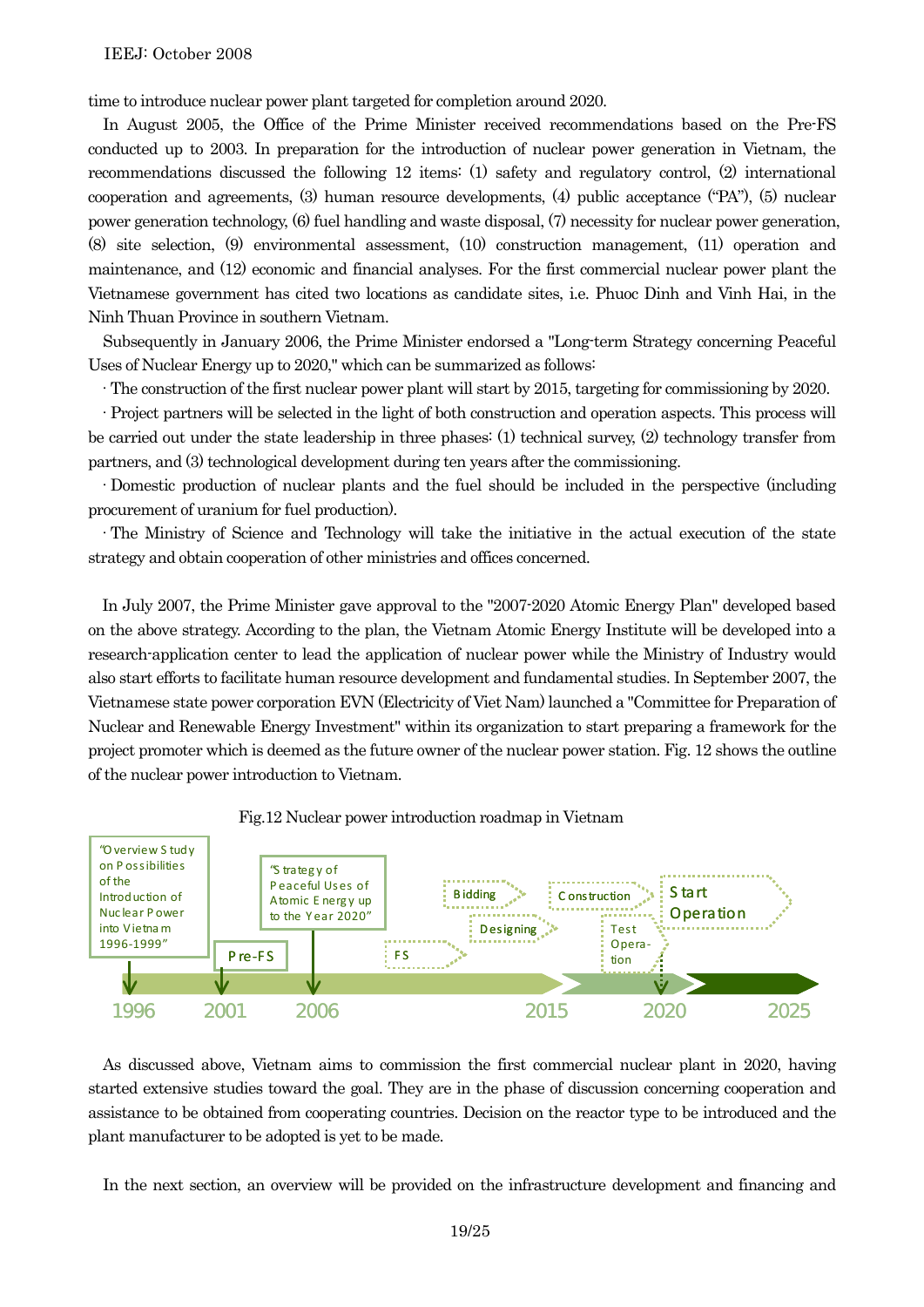investment environment related to the power generation business.

In a nation such as Vietnam where power supply shortage and insufficiency in infrastructure are aggravating along with economic growth, infrastructure development assisted with foreign capital is essential. In particular, there are strong calls for enhancement of coal-fired or natural gas-fired thermal power generation facilities. As systems are established to allow fully foreign-owned operations in the form of the IPP business or under the BOT system, Kyushu Electric Power Co. Inc. and Tokyo Electric Power Company are already developing IPP businesses jointly with BP or EdF utilizing these systems. Concerning renewable energy production, Japan and other countries have already started research-phase efforts in the areas of wind and photovoltaic power generation, biomass, hybrid fuel cells and the like. As for the financing framework, there are available programs such as the yen-loan schemes offered by the Japan Bank for International Cooperation intended for projects concerning power transmission facilities, rural electrification, micro hydropower or environmental protection measures for coal-fired power generation. The foregoing indicates that the business environment required for the entry of foreign capital is by and large set for now.

To promote the infrastructure development, the Vietnamese government intends to facilitate foreign capital inducement through means such as yen loans, use of ODA funds, and financing at low interest rates rather than using own funds from the national treasury. The government is making active efforts to improve the investment environment for Japan as represented by the "Japan-Vietnam Investment Agreement" effected in December 2004, and the "Japan-Vietnam Joint Initiative" signed in December 2003, followed by the conclusion of an action plan based on the said initiative. All these efforts have contributed to increases of foreign direct investment (FDI) into Vietnam from year to year.

Summing up the foregoing, from a viewpoint of enterprises in foreign countries including Japan, Vietnam can be considered as having generally developed investment as well as business environment, whether the means used is utilization of yen loans or ODA framework, or FDIs. However, careful judgment is required for individual business risks and, in particular, for those related to the power generation business as attention must be paid to the fact that power transmission infrastructure is underdeveloped.

#### 5-3 Challenges for nuclear power introduction

As discussed in the preceding sections, the Vietnamese investment environment in the power generation segment is favorable from the perspective of overseas enterprises. With a number of past foreign investment cases on record including those from Japan, its economic condition can be regarded as stable and the investment risk relatively low. Uncertainty exists, however, concerning the future outlook of the power transmission infrastructure, requiring close investigation on location, timing, and capacity of the transmission network to be prepared before constructing a large-capacity nuclear power station.

Having been considering the introduction of nuclear power generation since the 1990's in cooperation with Japan and other foreign countries, Vietnam is one of the countries in Southeast Asia where the introduction plan is at the most advanced stage. As such, the country is expected almost certainly to introduce nuclear power generation. The issue here is when it will happen and how mature the plan is. More than ten years after the preliminary studies in the 1990's and seven years after the start of 2001 Pre-FS, approval has not been given to execution of a full-scale feasibility study, which indicates that a required policy implementation system has not been established yet.

The Vietnamese government says it will float an international tender and make decision on partner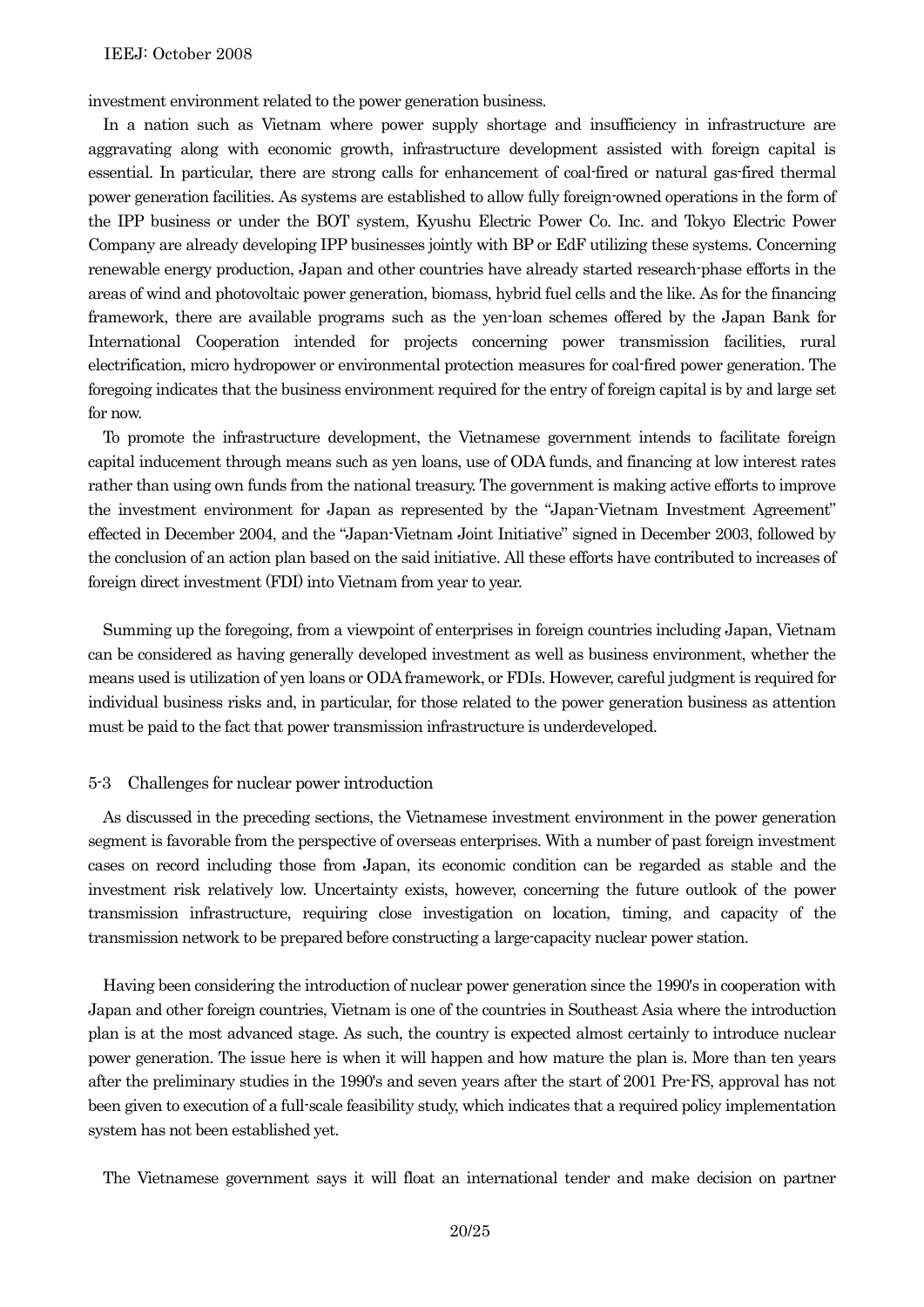selection in parallel with implementation of a full-scale feasibility study, followed by detailed studies on technical specifications and design work. However, when there are only seven years before 2015 or the scheduled starting year of the construction, it is highly questionable if there is enough time left for completing all the work mentioned above as well as human resource development involved. For any country to assist and collaborate on the nuclear power introduction program in Vietnam, it should be a priority task to make swift but not hasty investment decisions in working out the financing plans and technological assistance, based on knowledge obtained through technology and personal exchanges achieved so far.

# 6. Possibility of introducing nuclear power generation in the five Southeast Asian countries (Summary)

The preceding chapters have discussed the need for nuclear power generation, its background, the overview of the introduction plan and its progress and challenges for the introduction for each of the five Southeast Asian countries that are considering the introduction of nuclear power generation by or around 2020. This chapter summarizes the above discussion points and provides a perspective for the driving factors, present state of the introduction process and outlook for the introduction of nuclear power generation in each of the five countries in Southeast Asia. At the same time, this chapter discusses possible contributions that Japan's nuclear energy industry can make to those countries, taking into consideration specific situations in each of the respective countries.

These countries plan to introduce nuclear power generation more or less eying at completion around 2020, with Indonesia targeting at 2017, Malaysia at 2020 or later, the Philippines around 2022, and Thailand and Vietnam at 2020. One common factor for introduction of nuclear power generation among these countries is increasing electricity demand accompanying rapid economic growth, where their largest motive is the fact that they will need large-capacity power sources soon. Since Malaysia has a relatively high capacity margin of 44%, introduction of nuclear power generation is not officially planned at the moment, and the need is not urgent either. Yet nuclear power is considered to be among important power sources for meeting demand increases expected after 2020, and they have just started investigation on the introduction of nuclear power to that end.

Another significant factor for nuclear power introduction besides the need for securing power generating capacities is the need for diversifying power sources to enable reduction of dependency on coal or natural gas as well as to control their consumption or to use them as resources for strategic export. Nowadays, along with the skyrocketing crude prices, escalation in both natural gas and coal prices are becoming increasingly marked. It can therefore be argued that not only preserving but utilizing those resources for export also constitutes an important policy measure for maintaining the economic growth at a high level.

Challenges common to all these countries in introducing nuclear power include human resource development, introduction and development of the technological readiness, development of a system for the policy implementation, and development of power transmission networks and related infrastructure. Of these elements, the level of nuclear technology is more or less the same in any of the countries discussed. They all own research reactors and have a history of fundamental research undertaken at their nuclear technology research institutions. All of them are in the phase of a fresh start for nuclear power development, except for the Philippines with the suspended BNPP reactor, where the task of human resource development is universally a major challenge.

Issues appearing significantly different among these countries are the state of implementation system development, the circumstances around the electricity utilities business, investment environment and the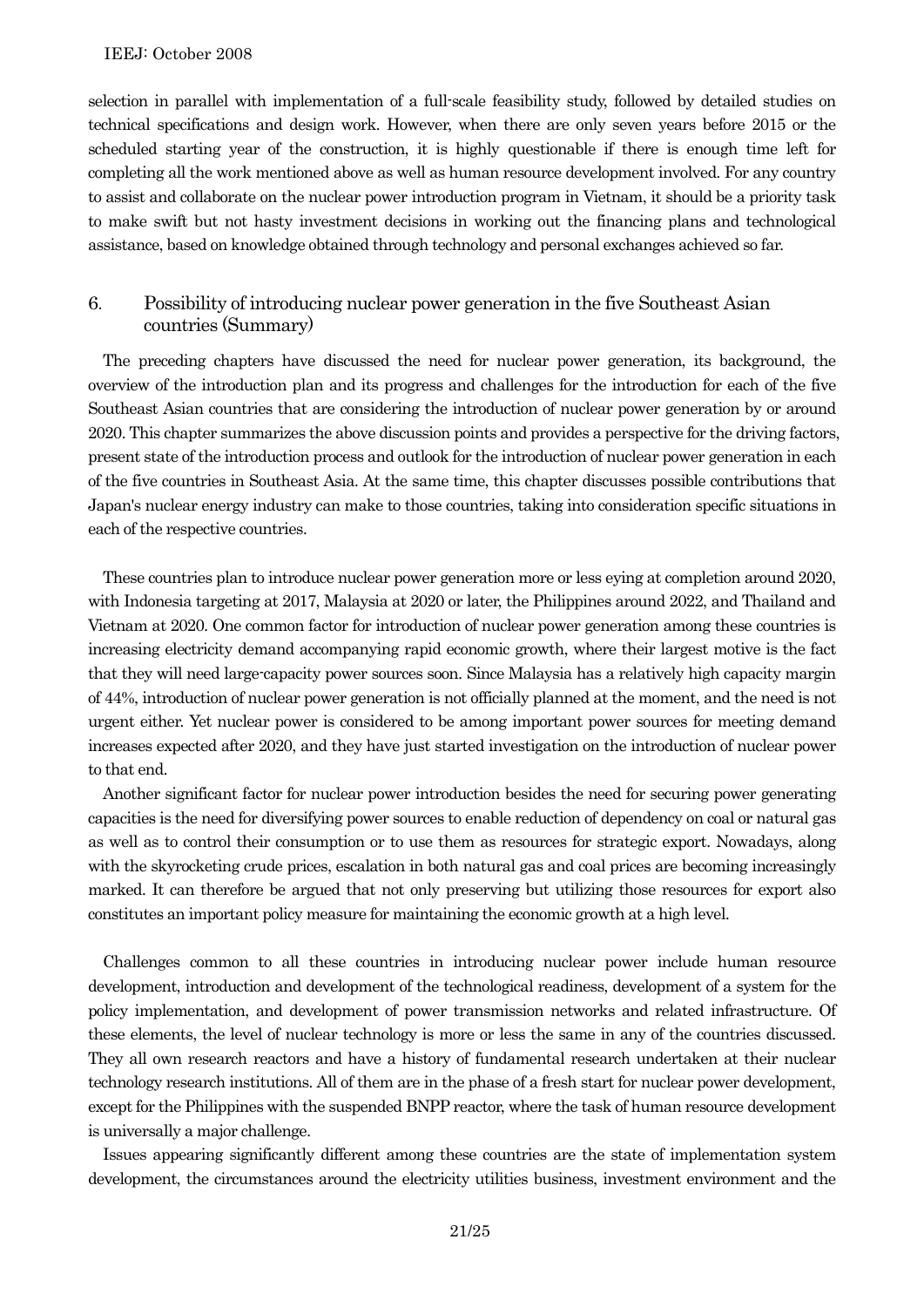state of infrastructure development. Those with relatively advanced system for the policy implementation within the government or related organizations, if not perfect, are Vietnam and Thailand, for which comparatively smooth execution of the plans may be expected. By contrast, Indonesia does not have an established implementation system, clear demarcation of responsibility nor identification of the owner of the project. Similarly, Malaysia has only recently launched a system for the policy implementation within the government whereas the government of the Philippines does not even have such an institution within itself.

As for investment environment and the state of infrastructure development, the situation is relatively favorable in Malaysia, Thailand and Vietnam. In particular, Thailand and Vietnam having good records of foreign investment received in the power generation industry can safely be deemed as the best of the five in terms of investment environment. Malaysia is also advantageous in that the economic condition is good and the investment risk level is comparatively low. However, the lack of a legitimate position for nuclear power generation in the official energy development policy, along with the rigid domestic regulatory control over electricity prices act as an adverse factor at the moment.

In any case, the plans by the respective countries to introduce nuclear power generation by or around 2020 should be the fastest scenario technically achievable, and they are likely to experience delays of at least several years considering time required for site selection, systems design, human resource development, etc. Based on the above, a general outlook for each of the countries analyzed could be summarized as follows:

·For Vietnam and Thailand, where the system for the policy implementation is well prepared, nuclear power projects will likely make progress relatively smoothly albeit some expected delays.

·Concerning the Philippines, while the BNPP project may be reactivated at an earlier stage, the state of the implementation system appears to suggest that substantial delays could occur.

·For Malaysia, where there is no urgent need for nuclear power introduction, early introduction is not likely to occur.

·Indonesia is highly likely to see significant delays, given the state of infrastructure development and investment environment.

Fig. 13 shows an outlook for the nuclear power introduction plans in the five countries in Southeast Asia.

Fig.13 Nuclear power introduction plans in the five countries

# 7. Potential participation and contribution of Japan's nuclear energy industry



In the field of nuclear energy applications, Japan has been active in providing technology exchange and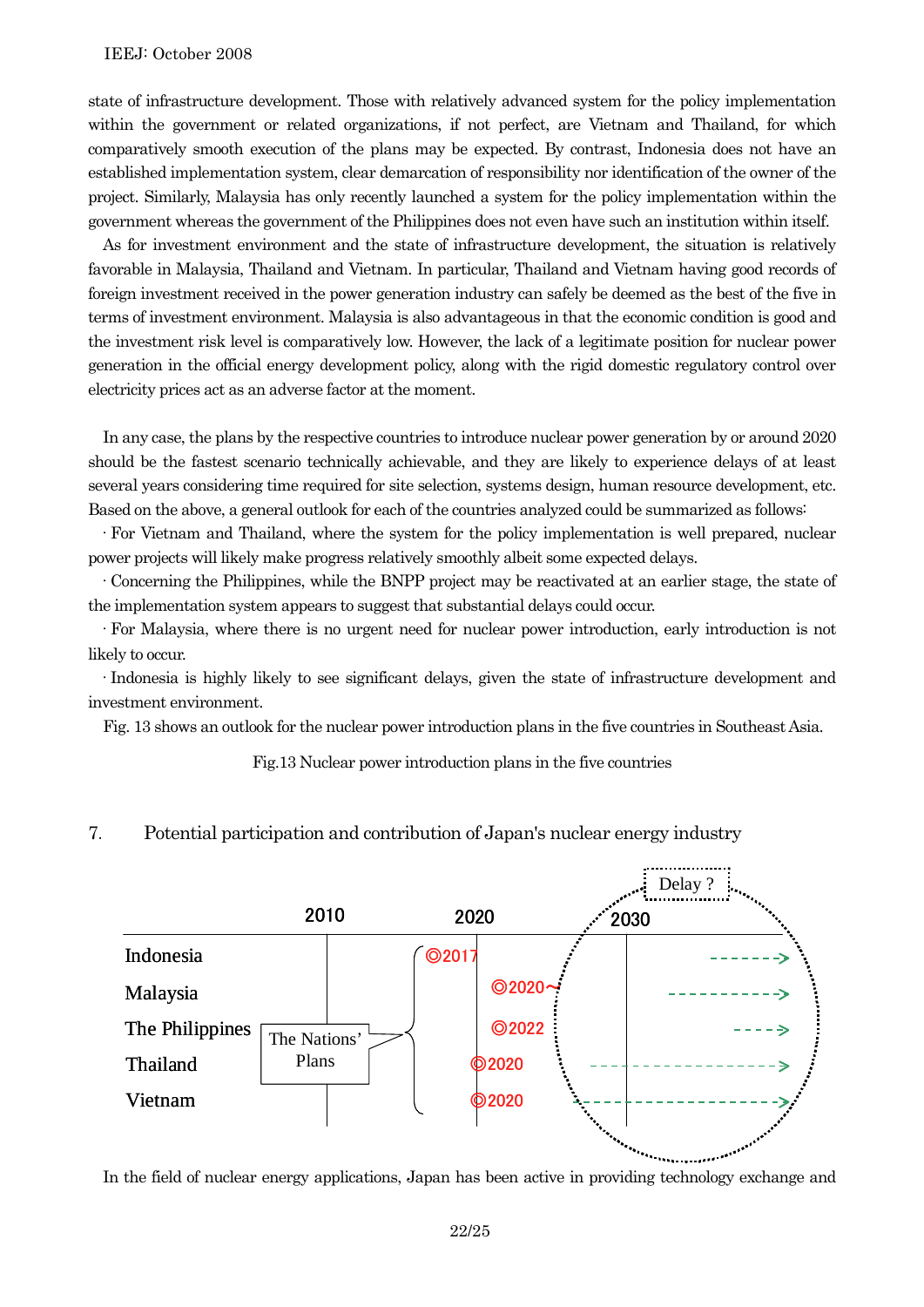assistance with Southeast Asian countries since around the 1990's both at the governmental and private sector levels. Inter-governmental exchanges started when the Atomic Energy Board organized the "First International Conference for Nuclear Cooperation in Asia" in March 1990. Japan has continued to provide assistance actively ever since the above Conference was turned into the "Forum for Nuclear Cooperation in Asia" (FNCA) later in 1999, arguably earning a position of a helper that has been assisting the Southeast Asian countries from the earliest stage and in the broadest scope of areas among the advanced nations. Elsewhere, NEWJEC, a Japan-based consultancy firm in the power generation field, initiated a feasibility study on nuclear power introduction on commission from the Indonesian National Nuclear Energy Agency (BATAN) in August 1991 and completed a report in 1993.

However, the foregoing does not directly lead to the prospect of Japanese nuclear energy companies being picked up as partners for promoting nuclear power introduction to the Southeast Asian countries in the future. Around the same time that Japan was engaged with the related projects, France, Russia, the U.S. and others also offered cooperation in conducting preliminary studies for nuclear power introduction. In recent years, Korean and Chinese governments as well as private enterprises have also been active. For example, the Indonesian government concluded a cooperation agreement in the field of energy development with China in November 2006 and another with Korea in December the same year. The latter has led to joint site surveys for nuclear power plants under partnership between the Korean state-owned KEPCO and the Indonesian power company PLN. Also in Vietnam, France has been assisting the government from the Pre-FS phase, leading to the July 2007 revision of the Bilateral Agreement Concerning Peaceful Uses of Atomic Energy, an inter-governmental agreement converted from an agreement previously concluded between the Vietnam Atomic Committee and the French Atomic Committee, to confirm 11-point cooperation activities covering such items as human resource development and plant construction6. Later in July 2007, Vietnam also launched a platform for bilateral talks with Korea aimed at future introduction of commercial nuclear power stations7. This is an extension of the Memorandum of Understanding concluded in 2006 between the two countries for nuclear cooperation, accompanying the signing of another MOU covering a wide range of topics including bilateral trade insurance and exchanges in technology and other energy-related fields. Furthermore, the U.S. and Russia have respectively announced their willingness to collaborate with Vietnam on construction of nuclear power plants at the occasion of meetings between top-level government leaders8, followed by similar developments in Thailand.

Japan owns the third largest nuclear power-generating capacity in the world and has a relatively long history of commercialization dating back as early as the 1960's. However, France and the U.S. have even longer histories and larger installed capacities backed by rich operational experiences. Under such circumstances, some of the notable advantages Japan has in facing these competitors may include, first of all, the numerous successful records in economic as well as technological assistance achieved through ODA and similar programs, long and ongoing nuclear cooperation especially in Asia provided through the FNCA framework, and a high level of manufacturing technology proven through deliveries of nuclear facilities even to France and the U.S. with the world's greatest nuclear power capabilities. In particular, the high performance level of Japan's power generation facilities in general that are not necessarily limited to those nuclear power-related has an established reputation from around the world.

On the other hand, one obvious disadvantage of Japan against France, the U.S. or Russia is the lack of technology and facilities in the front-end of the nuclear fuel cycle such as uranium production and enrichment facilities. Although France also lacks the domestic uranium production facility, there are

 <sup>6</sup> Vietnam News Brief Service, July 12, 2007

<sup>7</sup> BBC – Monitoring Asia Pacific, July 3, 2007

<sup>8</sup> RIA Oreanda, June 28, 2007/Inside Energy, September 13, 2007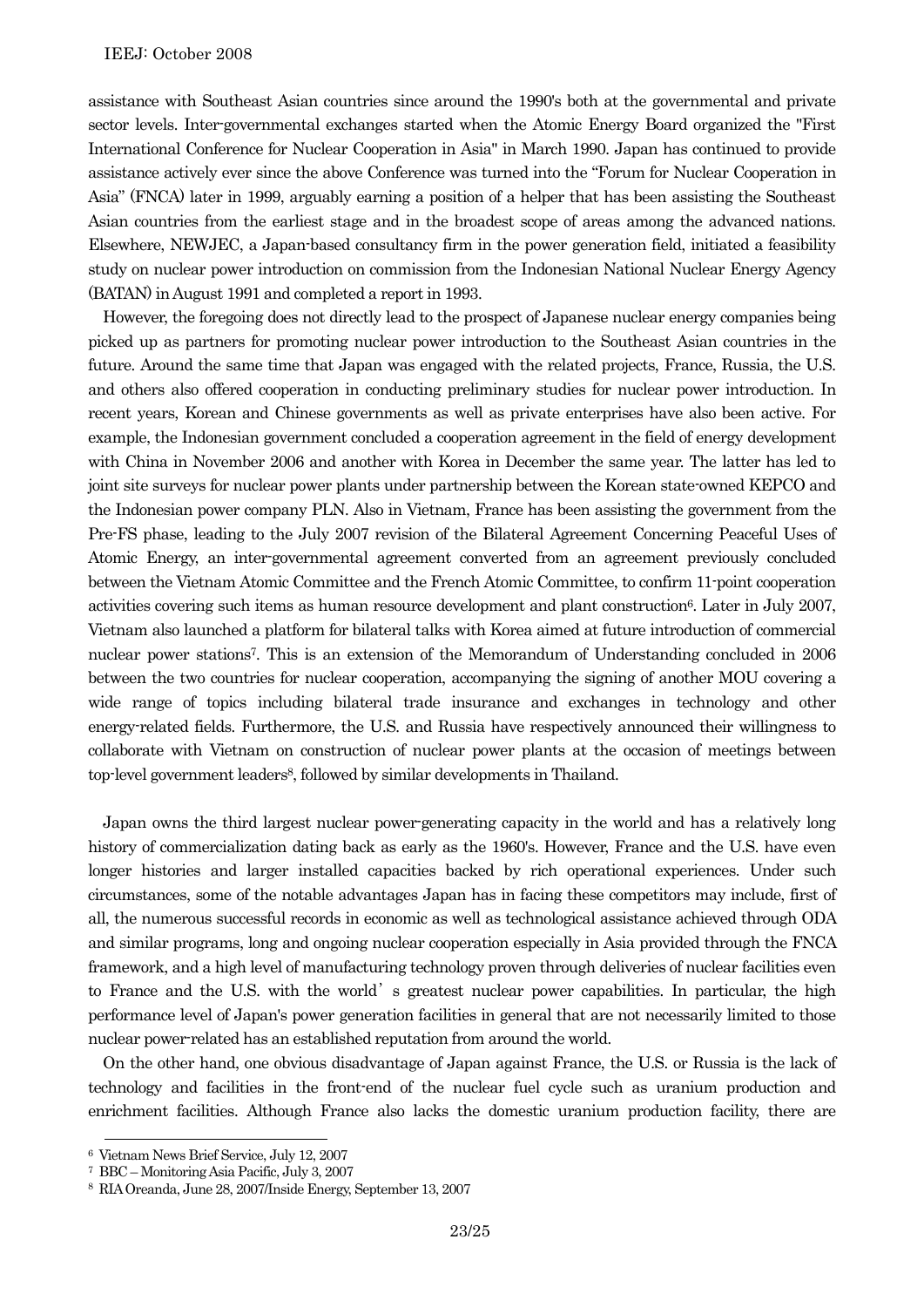French-invested uranium mines in a number of uranium producing countries of the world, and France has the entire front- and back-end processes from conversion, enrichment and re-conversion as well as reprocessing facilities all within the country. The same is true with Russia, especially where its enrichment capacity is the world's largest. The U.S. also has enriching facilities and quantities of enriched uranium in stock. When nuclear power generation was introduced into Japan, South Korea and Taiwan in the past, a supply guarantee for enriched uranium was also included in the introduction package. Should these countries develop marketing strategies targeted at the Southeast Asian market by bundling fuel supply guarantees into the introduction packages, they are likely to gain considerable superiority over Japan not having such a chain of business resources.

On the matter of exchanges in non-nuclear business fields, ethnic Chinese communities have strong influence in economic worlds in Thailand, Malaysia and elsewhere in Asia although the history of Japan's involvement is not minimal at all. Should China insist that its proprietary technology for nuclear reactors be employed, such influence can never be ignored. Additionally, the technological level of South Korean companies has been catching up recently to be comparable to that of Japan besides their price competitiveness. It therefore cannot be taken for granted that the high performance level Japan is proud of will indefinitely remain at a top level in the world.

Given all the circumstances described above, while it is likely that Japan will be able to make significant contributions to nuclear power development in Southeast Asia, its position should not be regarded as "exceptionally advantageous" vis-à-vis other competitive countries.

In the diplomatic policy making in the Southeast Asian nations, there are strong desires for establishing a bilateral partnership with any country that can assist in export, investment and economic recovery aspects. As part of requirements for the partner for cooperation in introducing nuclear power generation, it is also expected that such a partner is willing and capable of engaging in a lasting relationship with a perspective for further economic development, rather than ending the relationship upon completion of the main project.

One of the requirements for Japan's participation in any future nuclear power project will be to try to demonstrate willingness and intention to make contribution to the economic development, technological improvement and upgrading of the social infrastructure of such a country. Japan can offer proprietary technologies it owns as being the first country in Asia to introduce and implement nuclear power generation and being the third in the world in regard to performance in nuclear power generation as well as arguably having the world's highest level of technologies concerning proliferation prevention and inspections. In that instance, it should be kept in mind that the political or economic conditions or social systems may significantly vary from country to country even though they all belong to the same Southeast Asian region, necessitating Japan to take a flexible posture in responding to the needs of the respective countries. For example, for a country with advanced systems for policy implementation, well developed infrastructure and in a progressed stage of project execution, greater emphasis can be placed on assistance with state-of-the-art technologies including plant design and machinery manufacturing, while more comprehensive assistance such as infrastructure development may be offered for a country with an underdeveloped infrastructure and unstable socio-economic conditions.

# 8. Summary and implication

In the previous sections, this paper has analyzed feasibility of nuclear power introduction schemes in five